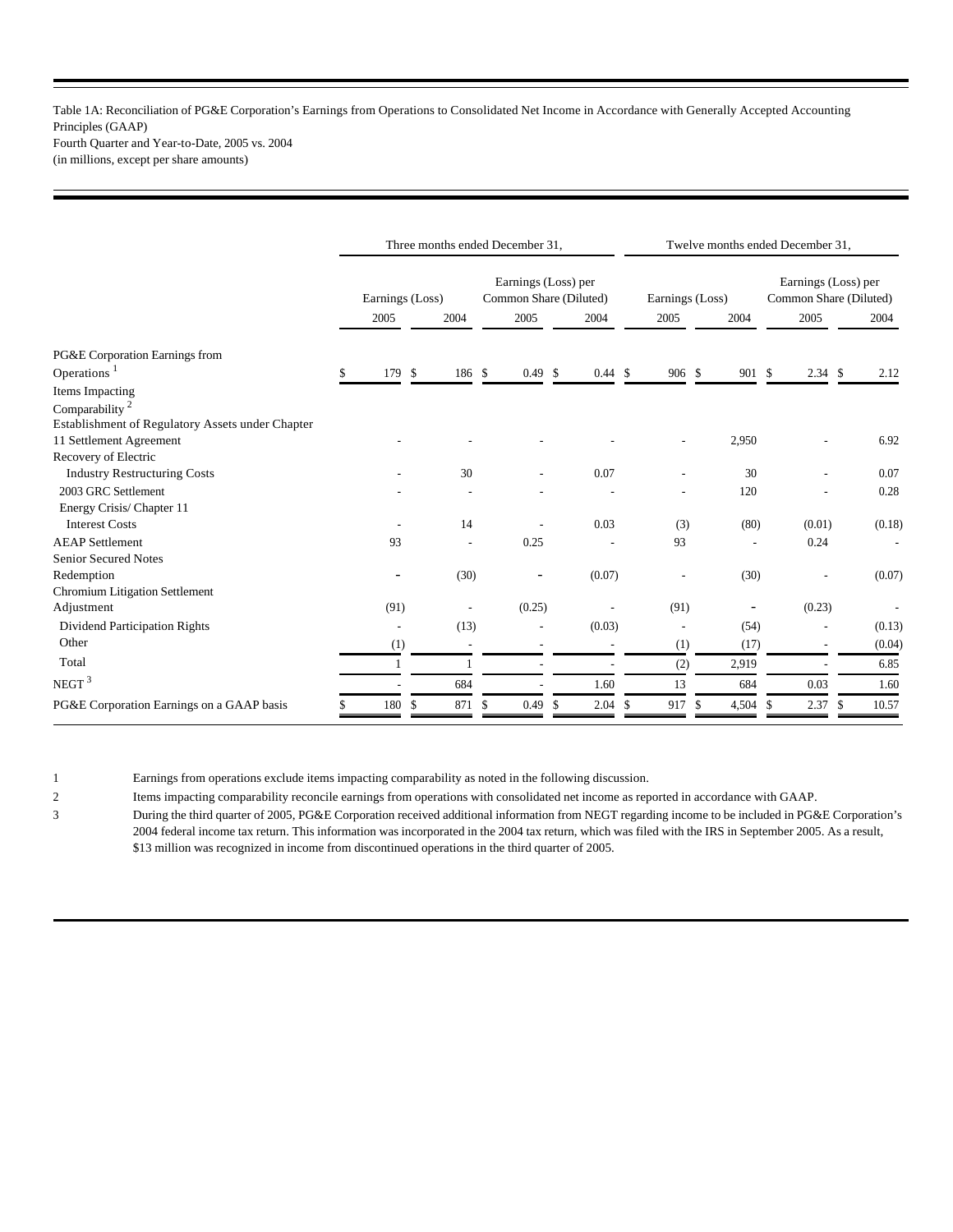Table 1B: Reconciliation of Pacific Gas and Electric Company's Earnings from Operations to Consolidated Net Income in Accordance with GAAP Fourth Quarter and Year-to-Date, 2005 vs. 2004 (in millions, except per share amounts)

|                                                                |     | Three months ended December 31, |     |      | Twelve months ended December 31, |      |          |       |
|----------------------------------------------------------------|-----|---------------------------------|-----|------|----------------------------------|------|----------|-------|
|                                                                |     | Earnings (Loss)                 |     |      | Earnings (Loss)                  |      |          |       |
|                                                                |     | 2005                            |     | 2004 |                                  | 2005 |          | 2004  |
| Pacific Gas and Electric Company                               |     |                                 |     |      |                                  |      |          |       |
| Earnings from Operations <sup>1</sup>                          | ăУ. | 181                             | \$. | 191  | S.                               | 919  | <b>S</b> | 931   |
| Items Impacting                                                |     |                                 |     |      |                                  |      |          |       |
| Comparability <sup>2</sup>                                     |     |                                 |     |      |                                  |      |          |       |
| Establishment of Regulatory Assets under Chapter 11 Settlement |     |                                 |     |      |                                  |      |          |       |
| Agreement                                                      |     |                                 |     |      |                                  |      |          | 2,950 |
| Recovery of Electric Industry Restructuring Costs              |     |                                 |     | 30   |                                  |      |          | 30    |
| 2003 GRC Settlement                                            |     |                                 |     |      |                                  |      |          | 120   |
| Energy Crisis/Chapter 11                                       |     |                                 |     |      |                                  |      |          |       |
| <b>Interest Costs</b>                                          |     |                                 |     | 22   |                                  | (3)  |          | (53)  |
| <b>AEAP</b> Settlement                                         |     | 93                              |     |      |                                  | 93   |          |       |
| Chromium Litigation Settlement                                 |     |                                 |     |      |                                  |      |          |       |
| Adjustment                                                     |     | (91)                            |     |      |                                  | (91) |          |       |
| Other                                                          |     |                                 |     |      |                                  |      |          | (17)  |
| Total                                                          |     | $\overline{c}$                  |     | 52   |                                  | (1)  |          | 3,030 |
| Pacific Gas and Electric Company Earnings                      |     |                                 |     |      |                                  |      |          |       |
| on a GAAP basis                                                |     | 183                             |     | 243  |                                  | 918  |          | 3,961 |

<sup>1</sup> Earnings from operations exclude items impacting comparability as noted in the following discussion.

2 Items impacting comparability reconcile earnings from operations with consolidated net income as reported in accordance with GAAP.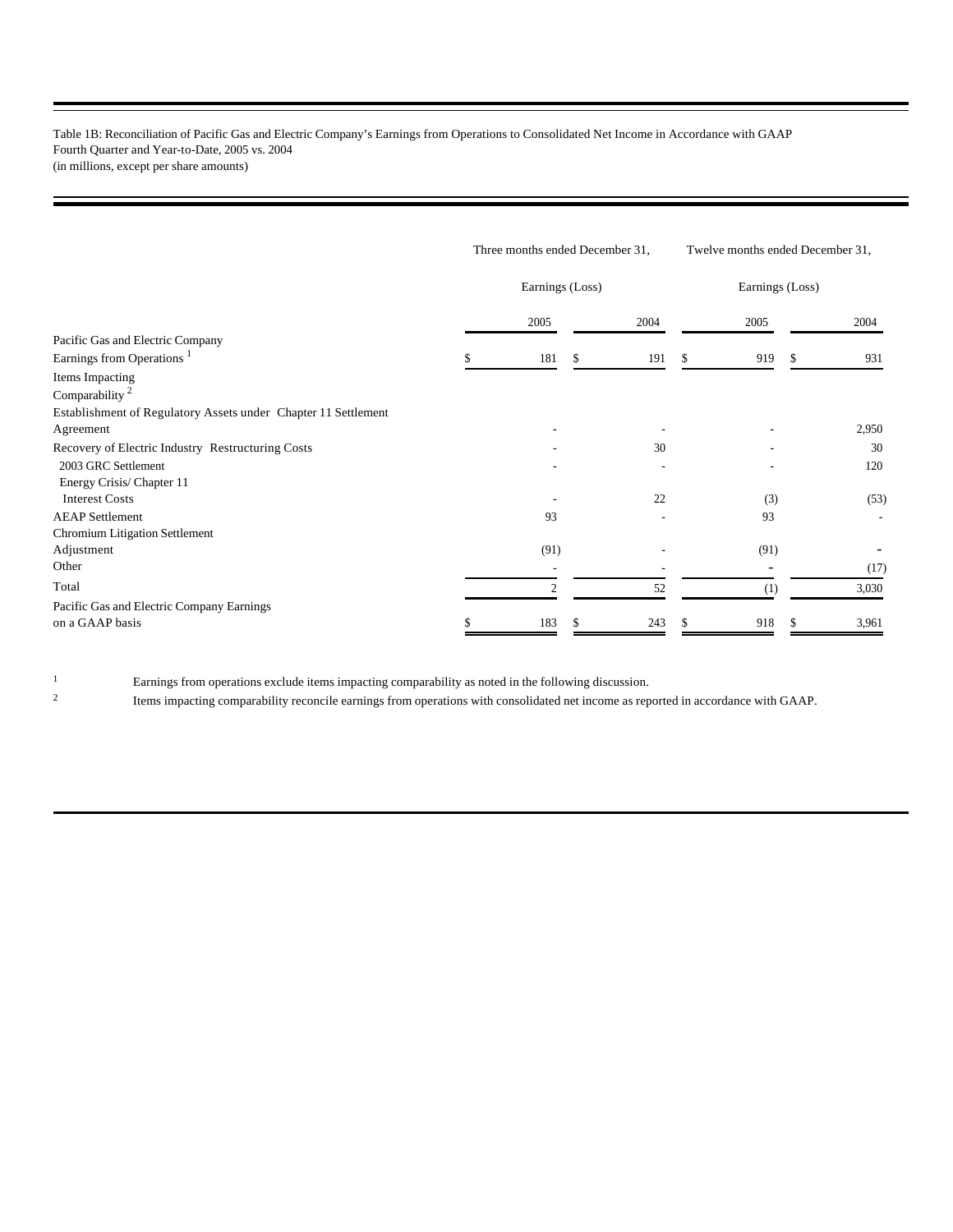#### DISCUSSION RELATED TO TABLES 1A and 1B:

Items impacting comparability for the three months ended December 31, 2005 include:

- a) Annual Earnings Assessment Proceeding, or AEAP, revenues of approximately \$93 million (\$0.25 per share), after-tax, as a result of an October 27, 2005 CPUC decision allowing the Utility to recover shareholder incentives for successful implementation for certain public purpose programs; and
- b) An additional accrual of \$91 million (\$0.25 per share), after-tax, to reflect both the February 3, 2006 settlement of most of the claims in the "chromium litigation" pending against the Utility and an accrual for the remaining unresolved claims.

Items impacting comparability for the three months ended December 31, 2004 include:

- a) Approximately \$30 million (\$0.07 per share), after-tax, representing a December 2, 2004 CPUC decision approving recovery of previously incurred costs related to the implementation of electric industry restructuring;
- b) Recovery of previously incurred incremental interest costs at the Utility of \$22 million, after-tax, which was offset by \$8 million, after-tax, of additional interest expense at PG&E Corporation related to the increased amount and cost of debt resulting from the California energy crisis and the Utility's Chapter 11 proceeding. These costs were approved for recovery by the CPUC in the fourth quarter of 2004;
- c) A charge of approximately \$30 million (\$0.07 per share), after-tax, associated with the redemption of PG&E Corporation's \$600 million 6 7/8% Senior Secured Notes on November 15, 2004; and
- d) A charge related to the change in the estimated value of non-cumulative dividend participation rights of approximately \$13 million (\$0.03 per share), aftertax, included within PG&E Corporation's \$280 million principal amount of 9.5% Convertible Subordinated Notes.

Items impacting comparability for the twelve months ended December 31, 2005 include:

- a) The net effect of incremental interest costs of approximately \$3 million (\$0.01 per share), after-tax incurred by the Utility through February 10, 2005 and related to generator disputed claims in the Utility's Chapter 11 proceeding, which are not considered recoverable;
- b) AEAP revenues of approximately \$93 million (\$0.24 per share), after-tax, as a result of an October 27, 2005 CPUC decision allowing the Utility to recover shareholder incentives for successful implementation for certain public purpose programs; and
- c) An additional accrual of \$91million (\$0.23 per share), after-tax, to reflect both the February 3, 2006 settlement of most of the claims in the "chromium litigation" pending against the Utility and an accrual for the remaining unresolved claims.

Items impacting comparability for the twelve months ended December 31, 2004 include:

- a) A gain of approximately \$2,950 million (\$6.92 per share) related to the establishment of regulatory assets contemplated in the December 19, 2003 settlement agreement, or Settlement Agreement, entered into between the Utility, PG&E Corporation and the CPUC to resolve the Utility's Chapter 11 proceeding;
- b) Approximately \$30 million (\$0.07 per share), after-tax, representing a December 2, 2004 CPUC decision approving recovery of previously incurred costs related to the implementation of electric industry restructuring;
- c) The Utility's recognition of a gain of approximately \$120 million (\$0.28 per share), after-tax, related to the prior year impact and regulatory asset recognition resulting from the CPUC decision approving the 2003 GRC;
- d) A charge of approximately \$80 million which includes the net effect of incremental interest costs of \$53 million, after-tax, incurred by the Utility and \$14 million, after-tax, incurred by PG&E Corporation, related to the increased amount and cost of debt resulting from the California energy crisis and the Utility's Chapter 11 filing, and \$13 million (\$0.03 per share), after-tax, primarily consisting of external legal consulting fees, financial advisory fees, and other costs related to the Utility's and NEGT's Chapter 11 filings;
- e) A charge of approximately \$30 million (\$0.07 per share), after-tax, associated with the redemption of PG&E Corporation's \$600 million 6 7/8% Senior Secured Notes on November 15, 2004;
- f) A charge related to the change in the estimated value of non-cumulative dividend participation rights of \$54 million (\$0.13 per share) included within PG&E Corporation's \$280 million principal amount of 9.5% Convertible Subordinated Notes; and
- g) The Utility's recognition of \$17 million (\$0.04 per share) in charges related to obligations to invest in clean energy technology and donate land, included in the Settlement Agreement.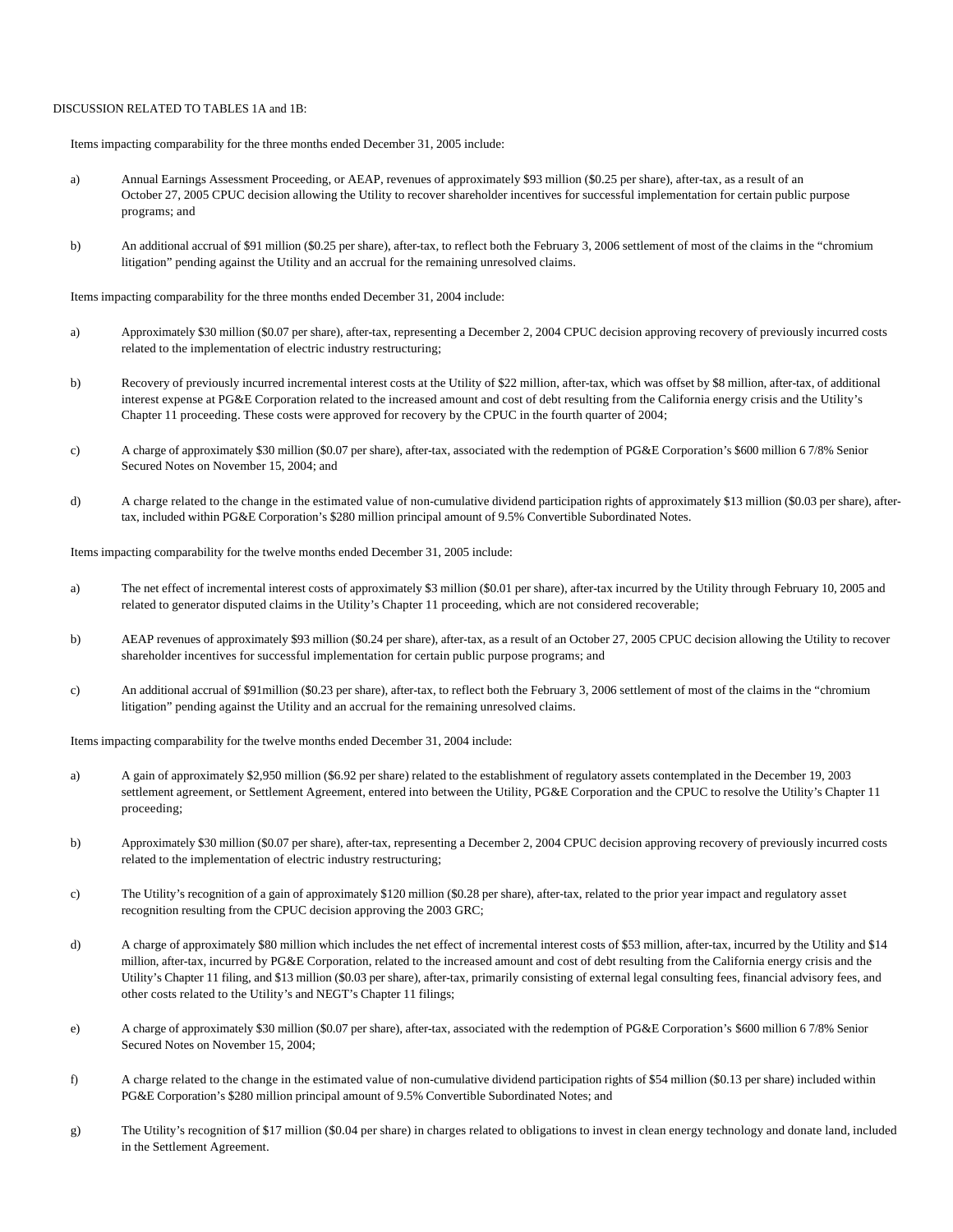Table 2: PG&E Corporation Earnings per Common Share from Operations Fourth Quarter 2005 vs. Fourth Quarter 2004 (\$/Share, Diluted)

| Q4 2004 EPS from Operations <sup>1</sup>                       | \$<br>0.44 |
|----------------------------------------------------------------|------------|
| Higher equity earnings on rate base $2$                        | 0.03       |
| Fewer shares outstanding                                       | 0.07       |
| Gas transmission revenue                                       | 0.01       |
| <b>AEAP</b> Settlement                                         | 0.05       |
| Miscellaneous Items                                            | 0.01       |
| Elimination of earnings on the settlement regulatory asset $3$ | (0.07)     |
| ERB Series 2 equity carrying cost credit                       | (0.02)     |
| Diablo Canyon refueling outage revenue                         | (0.02)     |
| Environmental remediation                                      | (0.01)     |
| Q4 2005 EPS from Operations                                    | 0.49       |

Table 3: PG&E Corporation Earnings per Common Share from Operations Year-to-Date 2005 vs. Year-to-Date 2004 (\$/Share, Diluted)

| Q4 2004 YTD EPS from Operations <sup>1</sup>                   | \$<br>2.12 |
|----------------------------------------------------------------|------------|
| Higher equity earnings on rate base $2$                        | 0.11       |
| Fewer shares outstanding                                       | 0.22       |
| Diablo Canyon refueling outage                                 | 0.02       |
| Lower interest and other miscellaneous at PG&E Corporation     | 0.03       |
| <b>AEAP</b> Settlement                                         | 0.04       |
| Gas transmission revenue                                       | 0.04       |
| A/R Uncollectible Expense                                      | 0.03       |
| Electric Transmission contract settlements                     | 0.04       |
| Miscellaneous items                                            | 0.01       |
| Elimination of earnings on the settlement regulatory asset $3$ | (0.26)     |
| ERB Series 2 equity carrying cost credit                       | (0.02)     |
| Environmental remediation                                      | (0.04)     |
|                                                                | \$<br>2.34 |
| Q4 2005 YTD EPS from Operations                                |            |

1 See Tables 1A and 1B for a reconciliation of earnings per common share, or EPS, from operations to EPS on a GAAP basis.<br><sup>2</sup> The Utility's equity ratio did not reach its authorized level of 52% until January 2005

<sup>2</sup> The Utility's equity ratio did not reach its authorized level of 52% until January 2005.<br><sup>3</sup> The Utility earned a return on equity on the settlement regulatory asset only through

<sup>3</sup> The Utility earned a return on equity on the settlement regulatory asset only through February 10, 2005 (when the first series of energy recovery bonds were issued to refinance the after-tax portion of the settlement regulatory asset) compared to three full quarters in 2004.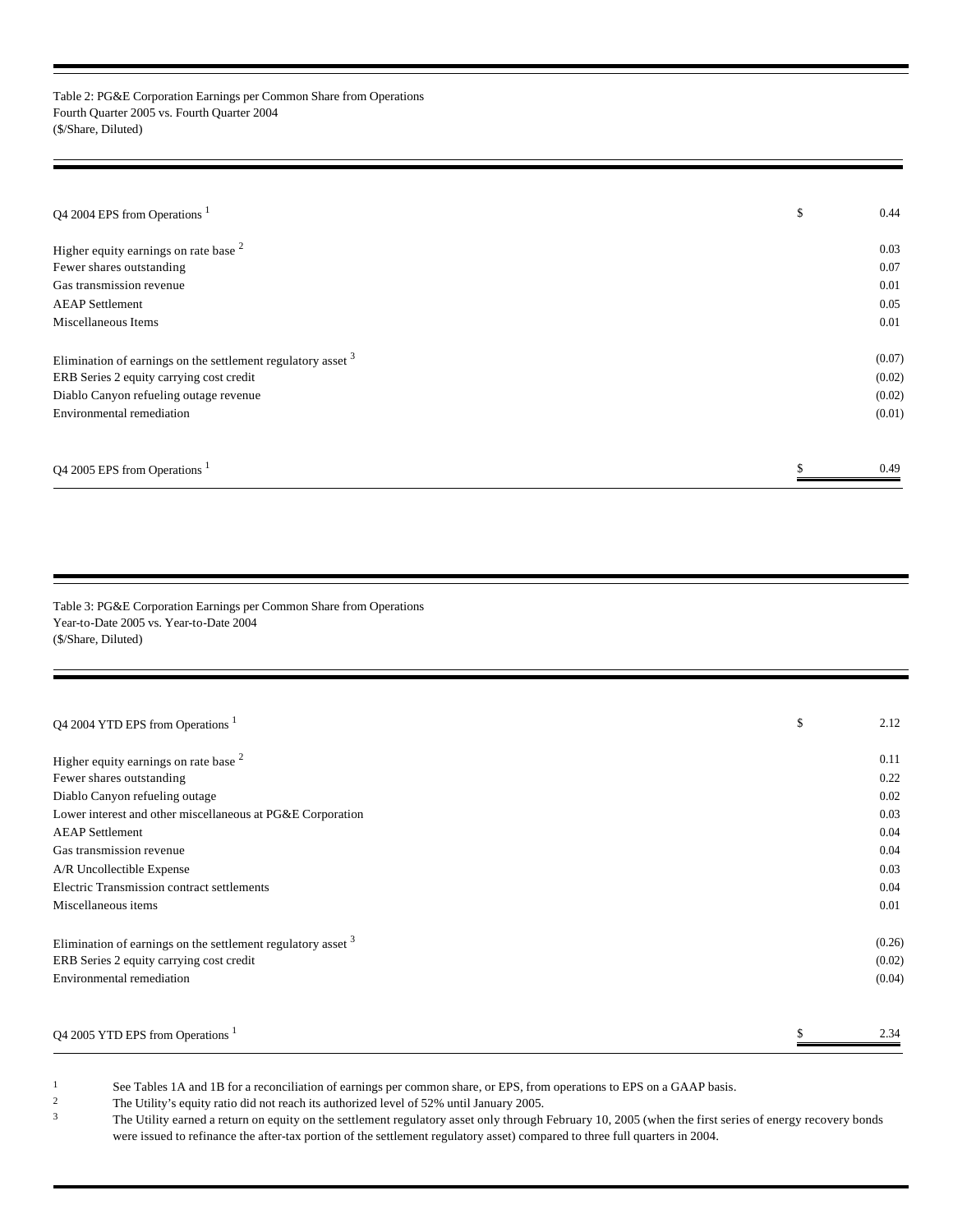### Table 4: PG&E Corporation Share Statistics Fourth Quarter 2005 vs. Fourth Quarter 2004 (shares in millions, except per share amounts)

|                                                                                                                                           | <b>Fourth Quarter</b><br>2005 | Fourth Quarter<br>2004 | % Change           |
|-------------------------------------------------------------------------------------------------------------------------------------------|-------------------------------|------------------------|--------------------|
| Common Stock Data                                                                                                                         |                               |                        |                    |
| Book Value per share - end of period <sup>1</sup>                                                                                         | \$<br>19.94                   | 20.90                  | (4.59)             |
| Weighted average common shares outstanding, basic<br>Employee stock-based compensation, warrants and accelerated share repurchase program | 359                           | 401                    | (10.47)<br>(37.50) |
| Weighted average common shares outstanding, diluted<br>9.5% Convertible Subordinated Notes                                                | 364                           | 409                    | (11.00)            |
| (participating securities)                                                                                                                | 19                            | 19                     |                    |
| Weighted average common shares outstanding and participating securities, diluted                                                          | 383                           | 428                    | (10.51)            |

<sup>1</sup> Common shareholders' equity per common share outstanding (excluding shares held by Elm Power Corporation, a wholly owned subsidiary of PG&E Corporation) at period end.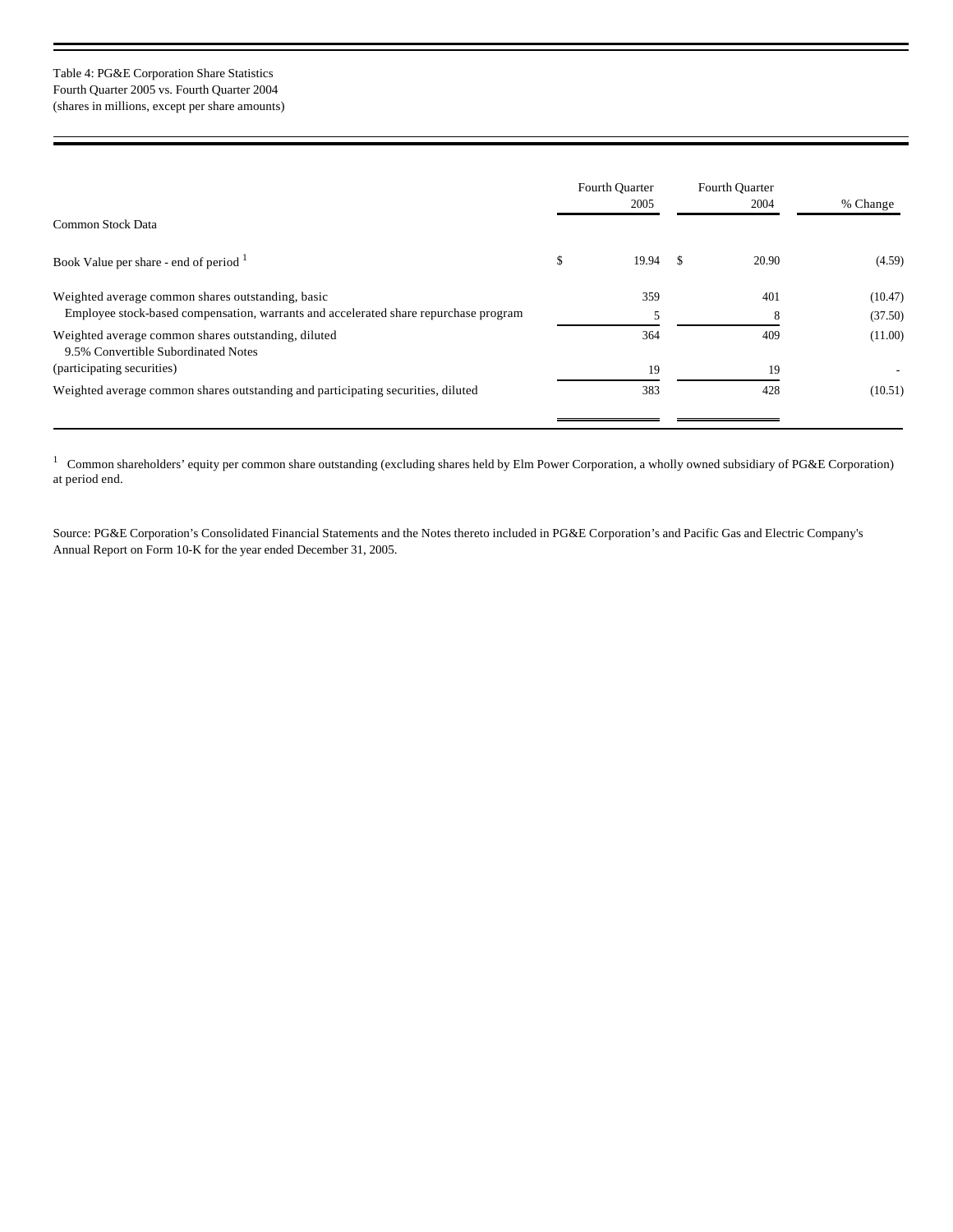|                                                                                      | Three Months Ending December 31, |             | Twelve Months Ending December 31, |                     |  |
|--------------------------------------------------------------------------------------|----------------------------------|-------------|-----------------------------------|---------------------|--|
|                                                                                      | 2005                             | 2004        | 2005                              | 2004                |  |
| Electric Sales (in millions kWh)                                                     |                                  |             |                                   |                     |  |
| Residential                                                                          | 7,046                            | 7,279       | 29,752                            | 29,453              |  |
| Commercial                                                                           | 8,141                            | 8,076       | 32,375                            | 32,268              |  |
| Industrial                                                                           | 3,766                            | 3,656       | 14,932                            | 14,796              |  |
| Agricultural                                                                         | 899                              | 884         | 3,742                             | 4,300               |  |
|                                                                                      | 196                              |             | 792                               |                     |  |
| BART, public street and highway lighting<br>Other electric utilities                 | 6                                | 1,710<br>18 | 33                                | 2,091<br>28         |  |
| Sales from Energy Deliveries                                                         | 20,054                           | 21,623      | 81,626                            | 82,936              |  |
|                                                                                      |                                  |             |                                   |                     |  |
| Total Electric Customers at December 31, 2005                                        |                                  |             | 5,007,772                         | 4,942,002           |  |
| Bundled Gas Sales (in millions MCF)                                                  |                                  |             |                                   |                     |  |
| Residential                                                                          | 45                               | 58          | 194                               | 203                 |  |
| Commercial<br>Industrial                                                             | 19<br>÷,                         | 21<br>÷     | 77<br>$\overline{a}$              | 78                  |  |
| <b>Total Bundled Gas Sales</b>                                                       | 64                               | 79          | 271                               | 281                 |  |
| <b>Transportation Only</b>                                                           | 153                              | 136         | 573                               | 597                 |  |
| <b>Total Gas Sales</b>                                                               | 217                              | 215         | 844                               | 878                 |  |
| Total Gas Customers at December 31, 2005                                             |                                  |             | 4,182,804                         | 4,112,010           |  |
| Sources of Electric Energy (in millions kWh)<br><b>Utility Generation</b><br>Nuclear | 3,551                            | 3,378       | 17,692                            | 15,210              |  |
| Hydro (net)                                                                          | 2,074                            | 2,195       | 11,866                            | 10,290              |  |
| Fossil                                                                               | 211                              | 238         | 1,044                             | 912                 |  |
| <b>Total Utility Generation</b>                                                      | 5,836                            | 5,811       | 30,602                            | 26,412              |  |
| <b>Purchased Power</b>                                                               |                                  |             |                                   |                     |  |
| <b>Qualifying Facilities</b>                                                         | 3,493                            | 4,411       | 16,998                            | 18,765              |  |
| <b>Irrigation Districts</b>                                                          | 795                              | 597         | 3,900                             | 3,866               |  |
| <b>Other Purchased Power</b>                                                         | 183                              | 110         | 1,071                             | 543                 |  |
| Spot Market Purchases/Sales, net                                                     | 2,807                            | 4,420       | 3,716                             | 11,381              |  |
| <b>Total Purchased Power</b>                                                         | 7,278                            | 9,538       | 25,685                            | 34,555              |  |
| Delivery from DWR                                                                    | 5,211                            | 5,085       | 20,476                            | 19,938              |  |
| Delivery to Direct Access Customers                                                  | 2,166                            | 2,332       | 8,867                             | 9,210               |  |
| Others (includes energy loss)                                                        | (437)                            | (1,143)     | (4,004)                           | (7,179)             |  |
| Total Electric Energy Delivered                                                      | 20,054                           | 21,623      | 81,626                            | 82,936              |  |
| Diablo Canyon Performance                                                            |                                  |             |                                   |                     |  |
| Overall capacity factor (including refuelings)                                       | 75%                              | 70%         | 93%                               | 80%<br>$3/22 - 6/7$ |  |
| Refueling outage period                                                              | $10/23 - 12/3$                   | 10/25-12/16 | $10/23 - 12/3$                    | 10/25-12/16         |  |
| Refueling outage duration during the period (days)                                   | 41.0                             | 52.0        | 41.0                              | 129.5               |  |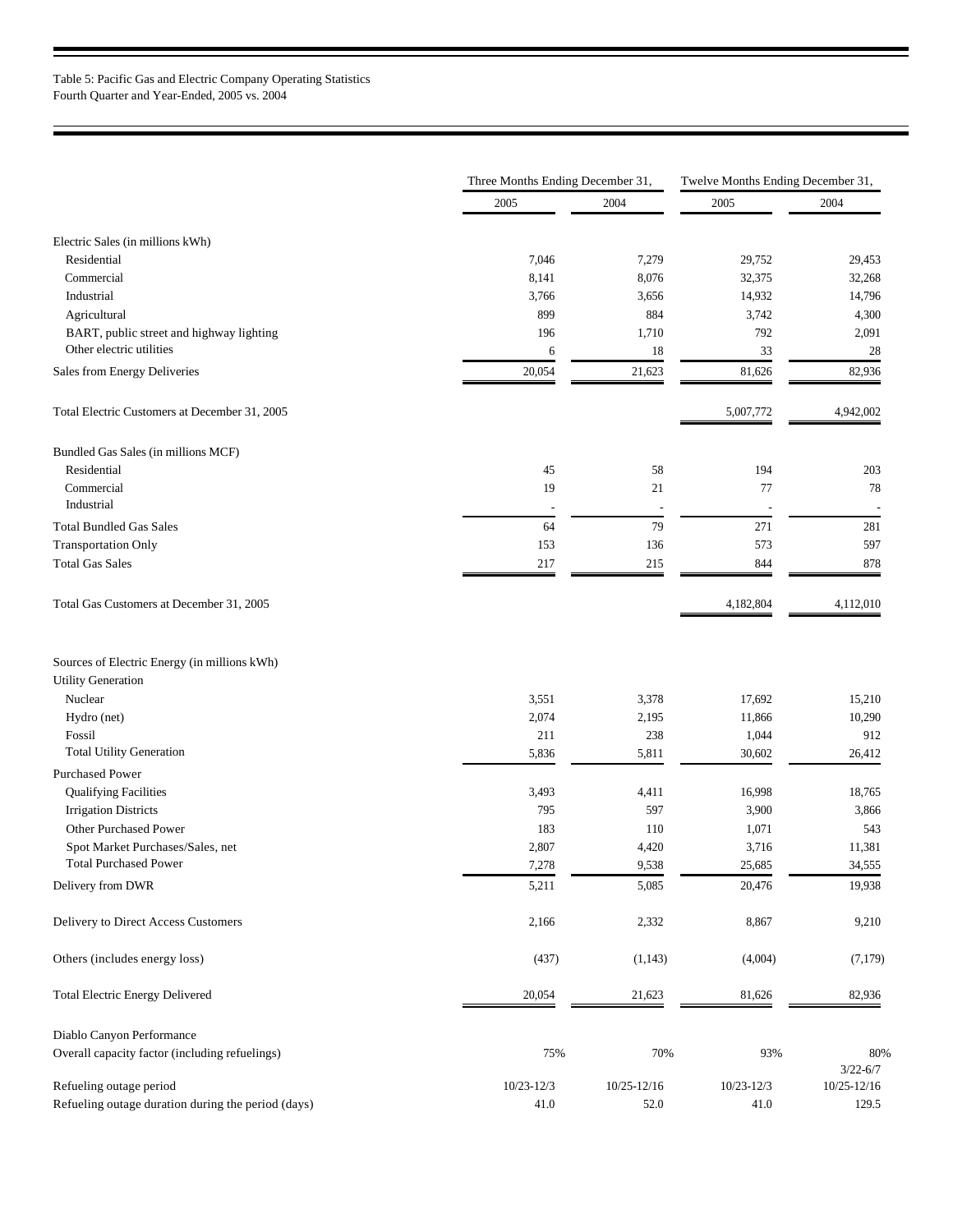|                                                   | Low |      | High       |      |
|---------------------------------------------------|-----|------|------------|------|
| EPS Guidance on an Earnings from Operations Basis | \$  | 2.40 | $^{\circ}$ | 2.50 |
| <b>Estimated Items Impacting Comparability</b>    |     | 0.00 |            | 0.00 |
| EPS Guidance on a GAAP Basis                      |     | 2.40 |            | 2.50 |

Management's statements regarding 2006 guidance for earnings from operations per share for PG&E Corporation constitute forward-looking statements that are based on current expectations and assumptions which management believes are reasonable, including that the Utility earns an authorized return on equity of 11.35% and that the Utility makes certain capital expenditures as projected. These statements and assumptions are necessarily subject to various risks and uncertainties the realization or resolution of which are outside of management's control. Actual results may differ materially. Factors that could cause actual results to differ materially include:

· Unanticipated changes in operating expenses or capital expenditures, which may affect the Utility's ability to earn its authorized rate of return;

- · How the Utility manages its responsibility to procure electric capacity and energy for its customers;
- · The adequacy and price of natural gas supplies, the ability of the Utility to manage and respond to the volatility of the natural gas market for its customers;

· The operation of the Utility's Diablo Canyon nuclear power plant, which could cause the Utility to incur potentially significant environmental costs and capital expenditures, and the

extent to which the Utility is able to timely increase its spent nuclear fuel storage capacity at Diablo Canyon by 2007;

· Whether the Utility is able to recognize the anticipated cost benefits and savings to result from its efforts to improve customer service through implementation of specific initiatives to

streamline business processes and deploy new technology;

· The outcome of proceedings pending at the Federal Energy Regulatory Commission (FERC) and the CPUC, including the CPUC's pending investigation into the Utility's billing and

collection practices;

· How the CPUC administers the capital structure, stand-alone dividend, and first priority conditions of the CPUC's decisions permitting the establishment of holding companies for the

 California investor-owned electric utilities, and the outcome of the CPUC's new rulemaking proceeding concerning the relationship between the California investor-owned energy utilities

and their holding companies and non-regulated affiliates;

· The impact of the recently adopted Energy Policy Act of 2005 and future legislative or regulatory actions or policies affecting the energy industry;

· The outcome of the litigation pending against the Utility in California state court involving allegations of injury allegedly caused by exposure to chromium at certain of the Utility's gas

- compressor stations and other pending litigation;
- · Increased municipalization and other forms of bypass in the Utility's service territory; and

· Other factors discussed in PG&E Corporation's and Pacific Gas and Electric Company's combined Annual Report on Form 10-K for the year ended December 31, 2005.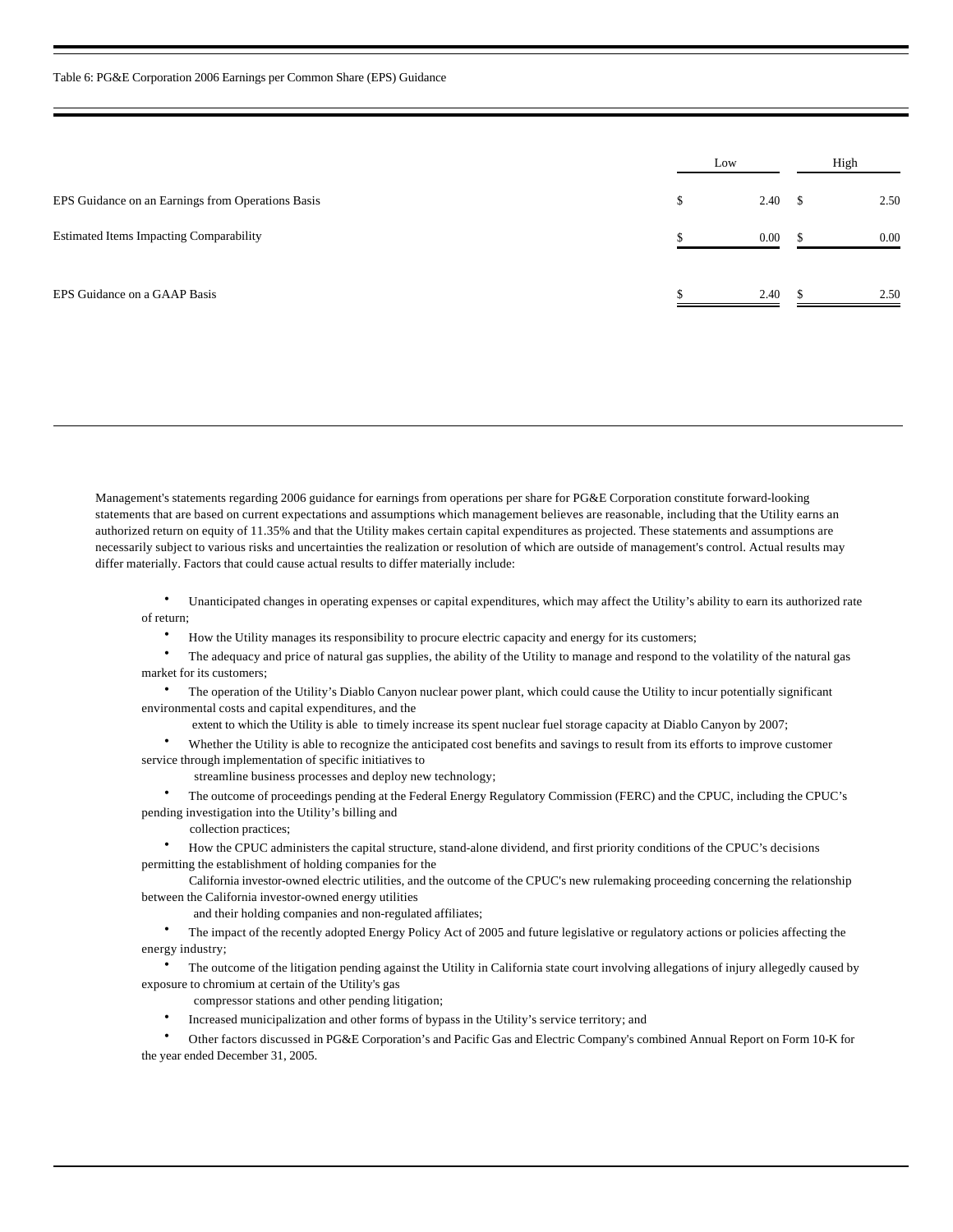Table 7: Rate Base - Pacific Gas and Electric Company (in billions)

|                                  | 2004     |      | 2005     |      | 2006      |      |
|----------------------------------|----------|------|----------|------|-----------|------|
|                                  | Recorded |      | Recorded |      | Estimated |      |
| Total Weighted Average Rate Base |          | 14.8 |          | 15.1 |           | 16.2 |

The estimate of rate base for 2006 and the forecast of capital expenditures that the estimate is based on are forward looking statements that are subject to various risks and uncertainties, including that the forecasted expenditures will not be made or will not be made within the time periods assumed. Actual results may differ materially. For a discussion of the factors that may affect future results, see the discussion of risk factors in PG&E Corporation's and Pacific Gas and Electric Company's Annual Report on Form 10-K for the year ended December 31, 2005.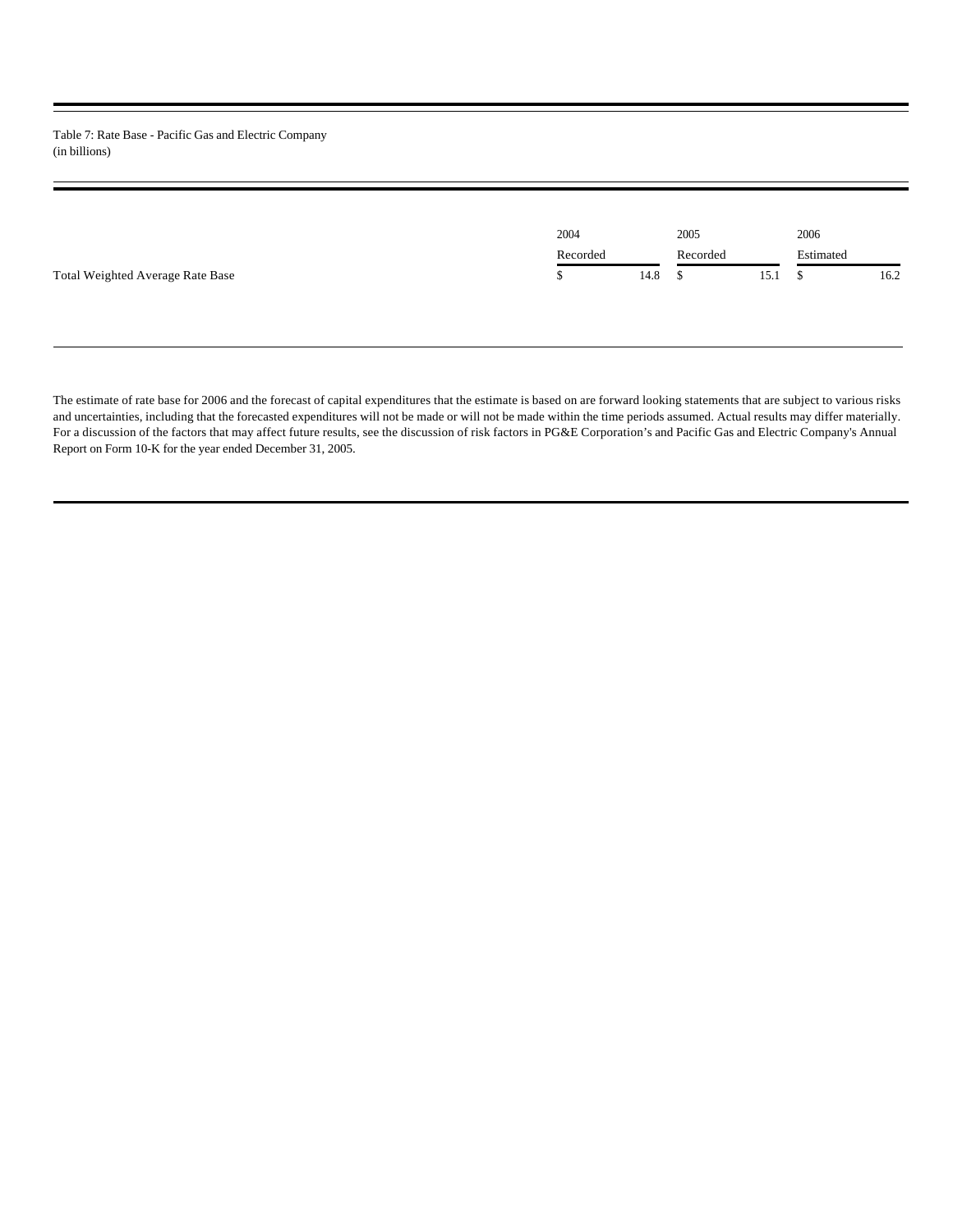### Table 8: General Earnings Sensitivities for 2006 PG&E Corporation and Pacific Gas and Electric Company

| Variable               | Description of Change                                                                                                                 | <b>Estimated Earnings Impact</b> |
|------------------------|---------------------------------------------------------------------------------------------------------------------------------------|----------------------------------|
| Rate base              | $+/-$ \$100 million change in rate base $\frac{1}{2}$                                                                                 | $+/-$ \$6 million                |
| Return on equity (ROE) | $+/-$ 0.1% change in earned ROE                                                                                                       | $+/-$ \$8 million                |
| Share count            | $+/-$ 1% change in average shares                                                                                                     | $-/-$ \$0.03 per share           |
| Revenues               | $+\frac{1}{2}$ $\frac{1}{2}$ million change in revenues (pre-tax), including<br>Electric Transmission and California Gas Transmission | $+\frac{50.01}{5}$ per share     |

1 Assumes earning 11.35% on equity portion (52%).

These general earnings sensitivities that may affect 2006 earnings are forward looking statements that are based on various assumptions that may prove to be inaccurate. Actual results may differ materially. For a discussion of the factors that may affect future results, see the discussion of risk factors in PG&E Corporation's and Pacific Gas and Electric Company's Annual Report on Form 10-K for the year ended December 31, 2005.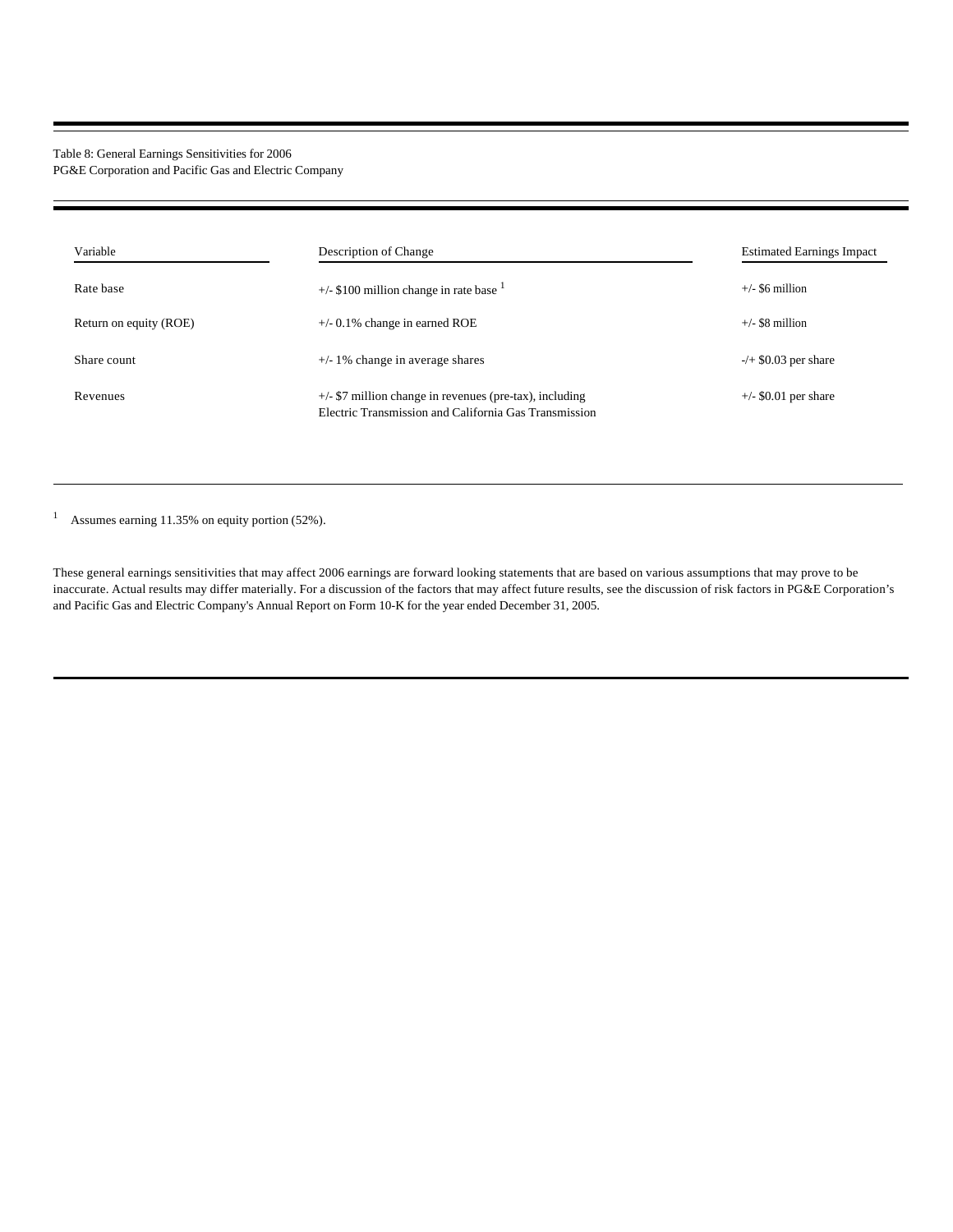Table 9: Cash Flow Sources and Uses Year-to-Date 2005 PG&E Corporation Consolidated (in millions)

| Cash and Cash Equivalents, January 1, 2005                                    | \$<br>972     |
|-------------------------------------------------------------------------------|---------------|
| Sources of Cash                                                               |               |
| Cash from operations                                                          | \$<br>2.409   |
| Decrease in restricted cash                                                   | 434           |
| Net proceeds from sale of assets                                              | 39            |
| Debt issued                                                                   | 451           |
| Proceeds from issuance of energy recovery bonds, net                          | 2.711         |
| Common stock issued                                                           | 243           |
| Other, net                                                                    | 71            |
|                                                                               | 6,358         |
| Uses of Cash                                                                  |               |
| Capital expenditures                                                          | \$<br>(1,804) |
| Contributions to and earnings from nuclear decommissioning trusts, net        | (90)          |
| Net (repayments) borrowings under credit facilities and short-term borrowings | (40)          |
| Long-term debt matured, redeemed, or repurchased                              | (1,556)       |
| Rate reduction bonds matured                                                  | (290)         |
| Energy recovery bonds matured                                                 | (140)         |
| Preferred stock with mandatory redemption provisions redeemed                 | (122)         |
| Preferred stock without mandatory redemption provisions redeemed              | (37)          |
| Common stock repurchased                                                      | (2,188)       |
| Preferred dividends paid                                                      | (16)          |
| Common stock dividends paid                                                   | (334)         |
|                                                                               | (6,617)       |
| Cash and Cash Equivalents, December 31, 2005                                  | 713           |

Source: PG&E Corporation's Consolidated Statements of Cash Flows included in PG&E Corporation's and Pacific Gas and Electric Company's Annual Report on Form 10-K for the year ended December 31, 2005.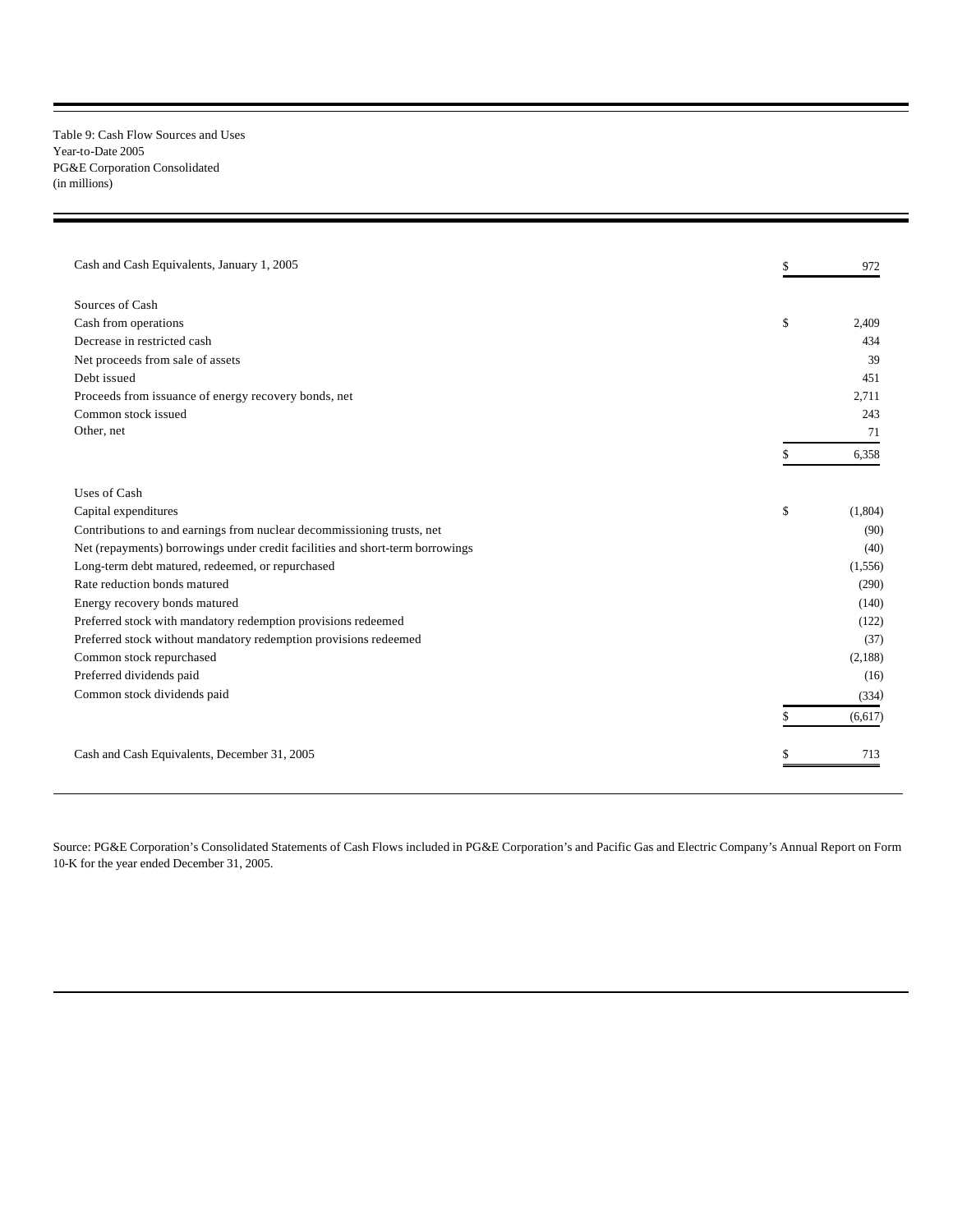Table 10: PG&E Corporation's and Pacific Gas and Electric Company's Consolidated Cash Position 2005 vs. 2004 (in millions)

| 2005         |     | 2004                     |     | Change |
|--------------|-----|--------------------------|-----|--------|
|              |     |                          |     |        |
| \$<br>43     | \$  | 18                       | \$  | 25     |
| 2,366        |     | 1,838                    |     | 528    |
| 2,409        |     | 1,856                    | \$. | 553    |
|              |     |                          |     |        |
| \$<br>250    | \$. | 189                      | \$  | 61     |
| 463          |     | 783                      |     | (320)  |
| 713          |     | 972                      |     | (259)  |
|              |     |                          |     |        |
| \$<br>$\sim$ | \$  | $\overline{\phantom{a}}$ | \$  |        |
| 1,546        |     | 1,980                    |     | (434)  |
| 1,546        |     | 1,980                    | \$  | (434)  |
|              |     |                          |     |        |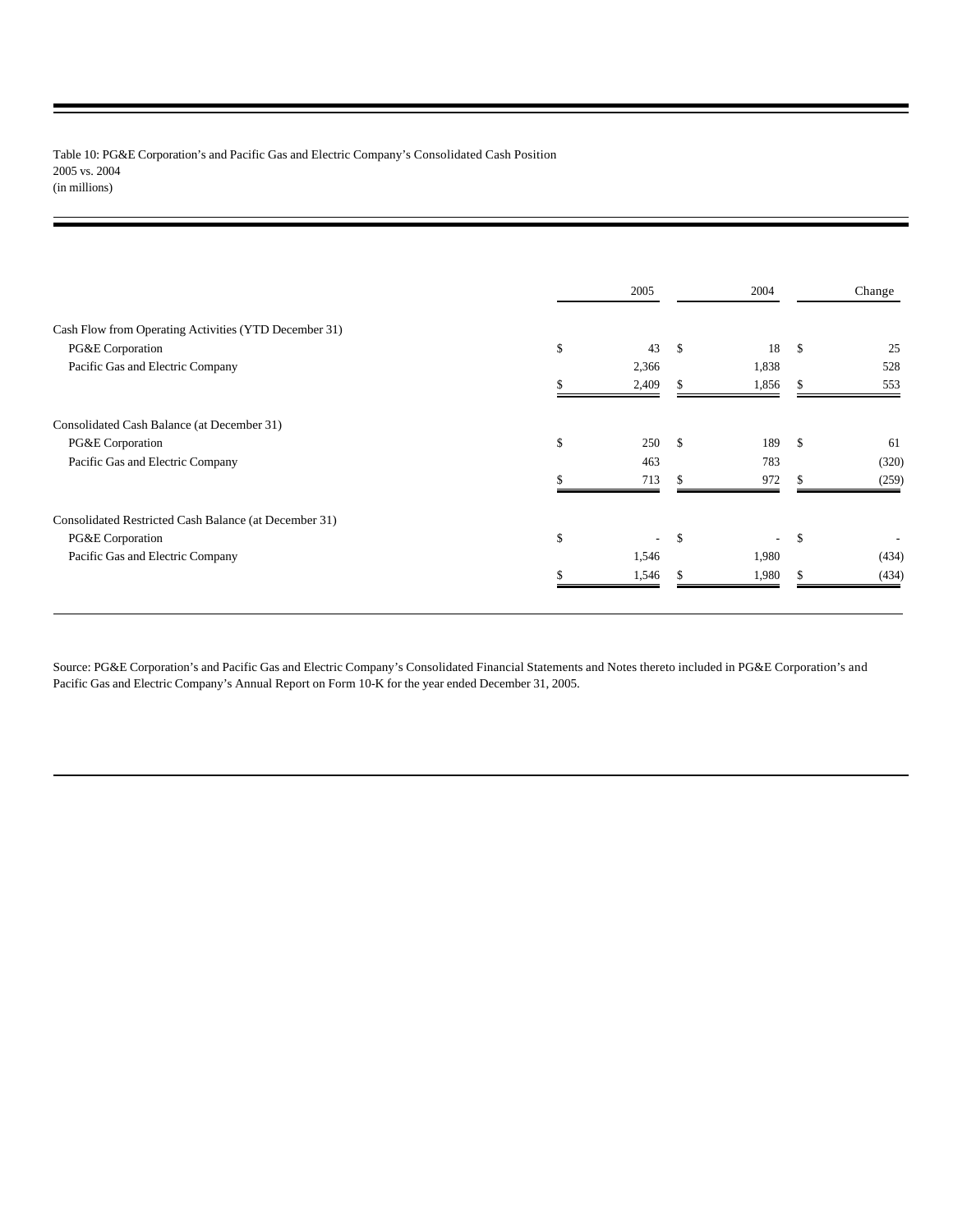### Table 11: PG&E Corporation's and Pacific Gas and Electric Company's Long-Term Debt 2005 vs. 2004 (in millions)

|                                                                           |       | Balance At December 31, |       |
|---------------------------------------------------------------------------|-------|-------------------------|-------|
|                                                                           | 2005  |                         | 2004  |
| PG&E Corporation                                                          |       |                         |       |
| Convertible subordinated notes, 9.50%, due 2010                           | \$    | 280<br>\$.              | 280   |
| Other long-term debt                                                      |       |                         |       |
| Less: current portion                                                     |       |                         | (1)   |
|                                                                           | 280   |                         | 280   |
| Utility                                                                   |       |                         |       |
| Senior notes/first mortgage bonds                                         |       |                         |       |
| 3.60% to 6.05% bonds, due 2009-2034                                       | 5,100 |                         | 6,200 |
| Unamortized discount, net of premium                                      |       | (17)                    | (17)  |
| Total senior notes/first mortgage bonds                                   | 5,083 |                         | 6,183 |
| Pollution control bond loan agreements, variable rates, due 2026          | 614   |                         | 614   |
| Pollution control bond loan agreement, 5.35%, due 2016                    |       | 200                     | 200   |
| Pollution control bond loan agreements, 3.50%, due 2023                   |       | 345                     | 345   |
| Pollution control bond loan agreements, variable rates, due 2016-2026     |       | 454                     |       |
| Pollution control bond reimbursement agreements, variable rates, due 2005 |       |                         | 454   |
| Other                                                                     |       | 2                       | 4     |
| Less: current portion                                                     |       | (2)                     | (757) |
| Long-term debt, net of current portion                                    | 6,696 |                         | 7,043 |
| Total consolidated long-term debt, net of current portion                 | 6,976 |                         | 7,323 |
|                                                                           |       |                         |       |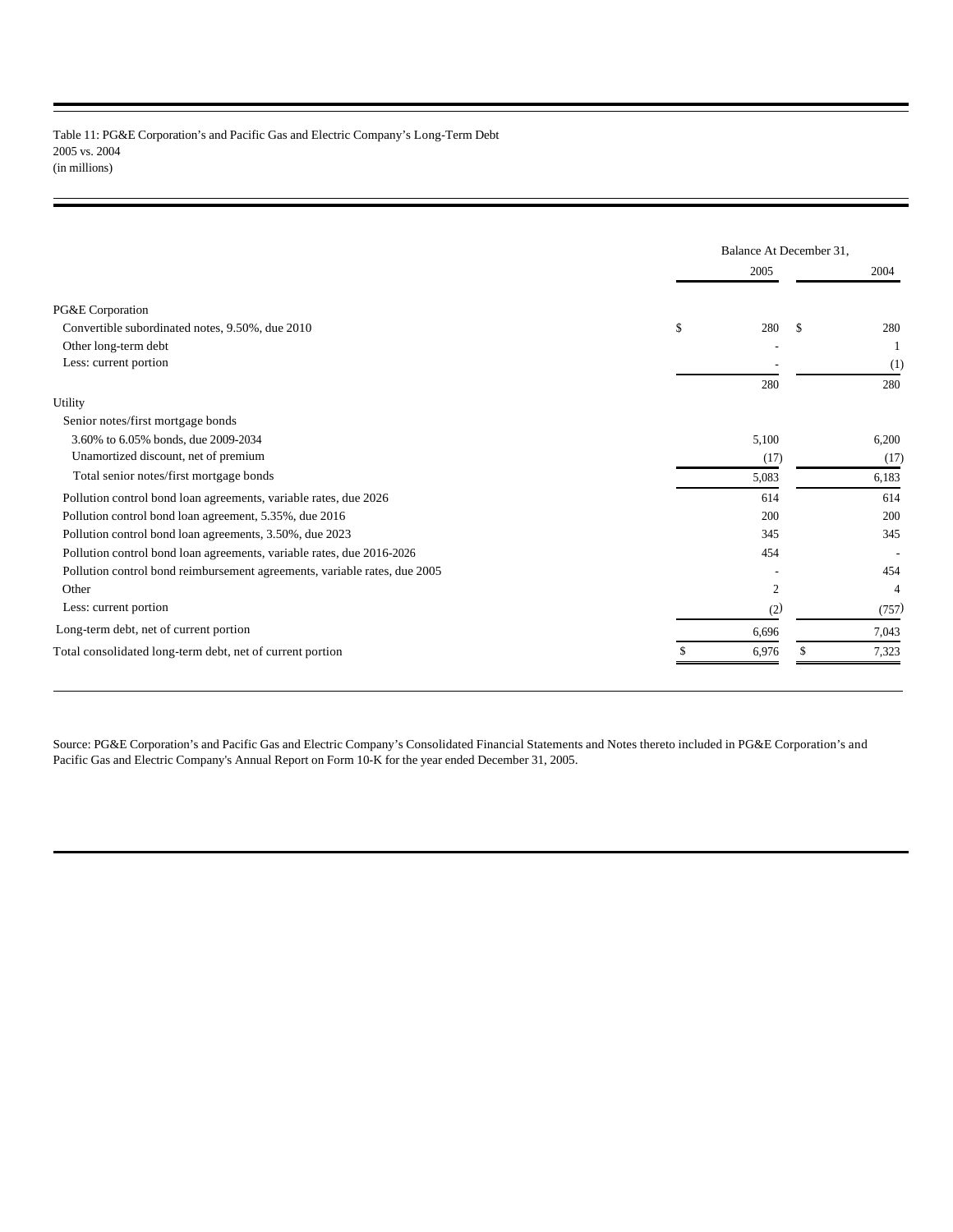Table 12: PG&E Corporation and Pacific Gas and Electric Company Repayment Schedule and Interest Rates - Long-Term Debt, Energy Recovery Bonds and Rate Reduction Bonds (in millions, except interest rates)

| (in millions)                | 2006                 |               | 2007   | 2008                           | 2009                     |        | 2010                     |     | Thereafter               | Total       |  |
|------------------------------|----------------------|---------------|--------|--------------------------------|--------------------------|--------|--------------------------|-----|--------------------------|-------------|--|
| Long-term debt:              |                      |               |        |                                |                          |        |                          |     |                          |             |  |
| PG&E Corporation             |                      |               |        |                                |                          |        |                          |     |                          |             |  |
| Average fixed interest rate  |                      |               |        |                                |                          |        | 9.50%                    |     |                          | 9.50%       |  |
| Fixed rate obligations       | \$<br>$-$ \$         |               | $-$ \$ | $-$ \$                         |                          | $-$ \$ | 280                      |     | $\sim$                   | \$280<br>\$ |  |
| Utility                      |                      |               |        |                                |                          |        |                          |     |                          |             |  |
| Average fixed interest rate  |                      |               | 3.50%  |                                | 3.60%                    |        |                          |     | 5.56%                    | 5.22%       |  |
| Fixed rate obligations       | \$<br>$-$ \$         |               | 345 \$ | $-$ \$                         | 600                      |        |                          | \$  | $$4,683$ \$              | 5,628       |  |
| Variable interest rate as of |                      |               |        |                                |                          |        |                          |     |                          |             |  |
| December 31, 2005            |                      |               |        |                                |                          |        | 3.73%                    |     | 3.20%                    | 3.51%       |  |
| Variable rate obligations    | \$<br>$-$ \$         |               | $-$ \$ | $-$ \$                         |                          | $-$ \$ | 614 \$                   |     | 454 \$                   | 1,068       |  |
| Other                        | \$<br>$\overline{c}$ | \$            | $-$ \$ | - \$<br>$\sim$                 | $\overline{\phantom{a}}$ | \$     | $\overline{\phantom{a}}$ | \$  | $\overline{\phantom{a}}$ | \$<br>2     |  |
| Total consolidated long-term |                      |               |        |                                |                          |        |                          |     |                          |             |  |
| debt                         | 2                    | $\mathcal{S}$ | 345 \$ | \$<br>$\overline{\phantom{a}}$ | 600                      | \$     | 894                      | \$  | 5,137                    | \$<br>6,978 |  |
| Utility                      |                      |               |        |                                |                          |        |                          |     |                          |             |  |
| Average fixed interest rate  | 6.44%                |               | 6.48%  |                                |                          |        |                          |     |                          | 6.46%       |  |
| Rate reduction bonds         | \$<br>290 \$         |               | 290S   | \$<br>$\sim$                   | $\overline{\phantom{a}}$ | \$     | $\sim$                   | S.  | ÷,                       | 580<br>\$   |  |
| Average fixed interest rate  | 3.94%                |               | 4.19%  | 4.19%                          | 4.36%                    |        | 4.49%                    |     | 4.63%                    | 4.37%       |  |
| Energy recovery bonds        | 316 <sup>°</sup>     |               | 340 \$ | 354<br>-S                      | 369                      | \$     | 386                      | -\$ | 827                      | \$<br>2,592 |  |
|                              |                      |               |        |                                |                          |        |                          |     |                          |             |  |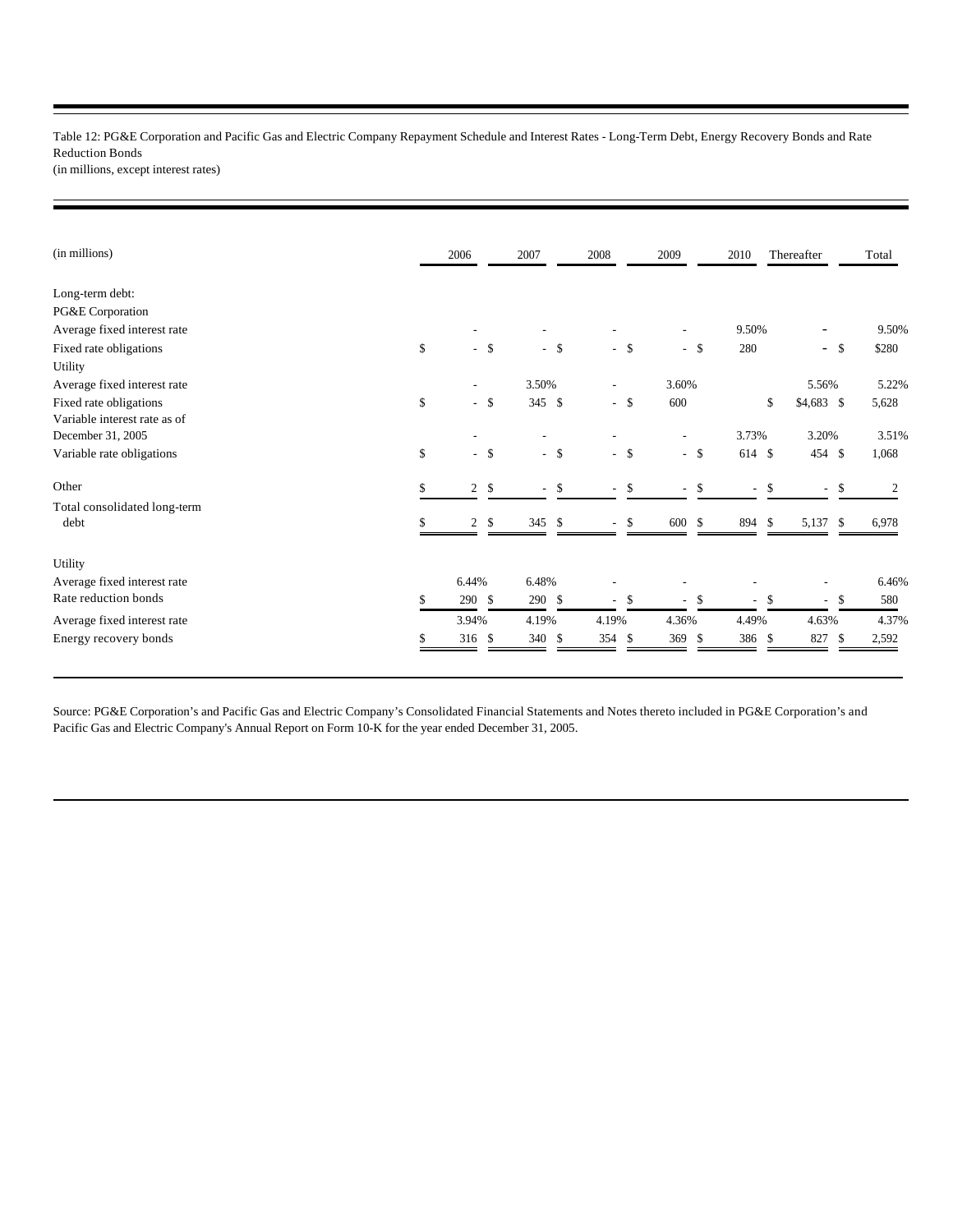# Table 13: PG&E Corporation

Consolidated Statements of Income

|                                                   | (Unaudited)<br>Three Months Ended<br>December 31, |    |       | Twelve Months Ended December 31, |             |
|---------------------------------------------------|---------------------------------------------------|----|-------|----------------------------------|-------------|
|                                                   | 2005                                              |    | 2004  | 2005                             | 2004        |
| <b>Operating Revenues</b>                         |                                                   |    |       |                                  |             |
| Electric                                          | \$<br>2,380                                       | \$ | 1,971 | \$<br>7,927                      | \$<br>7,867 |
| Natural gas                                       | 1,352                                             |    | 1,015 | 3,776                            | 3,213       |
| Total operating revenues                          | 3,732                                             |    | 2,986 | 11,703                           | 11,080      |
| <b>Operating Expenses</b>                         |                                                   |    |       |                                  |             |
| Cost of electricity                               | 785                                               |    | 732   | 2,410                            | 2,770       |
| Cost of natural gas                               | 898                                               |    | 629   | 2,191                            | 1,724       |
| Operating and maintenance                         | 1,220                                             |    | 615   | 3,397                            | 2,865       |
| Recognition of regulatory assets                  |                                                   |    |       |                                  | (4,900)     |
| Depreciation, amortization and decommissioning    | 415                                               |    | 426   | 1,735                            | 1,497       |
| Reorganization professional fees and expenses     |                                                   |    |       |                                  | 6           |
| Total operating expenses                          | 3,318                                             |    | 2,402 | 9,733                            | 3,962       |
| Operating Income                                  | 414                                               |    | 584   | 1,970                            | 7,118       |
| Reorganization interest income                    |                                                   |    |       |                                  | 8           |
| Interest income                                   | 21                                                |    | 9     | 80                               | 55          |
| Interest expense                                  | (146)                                             |    | (231) | (583)                            | (797)       |
| Other expense, net                                | (2)                                               |    | (61)  | (19)                             | (98)        |
| Income Before Income Taxes                        | 287                                               |    | 301   | 1,448                            | 6,286       |
| Income tax provision                              | 107                                               |    | 114   | 544                              | 2,466       |
| <b>Income From Continuing Operations</b>          | 180                                               |    | 187   | 904                              | 3,820       |
| <b>Discontinued Operations</b>                    |                                                   |    | 684   | 13                               | 684         |
| Net Income                                        | \$<br>180                                         | \$ | 871   | \$<br>917                        | \$<br>4,504 |
| Weighted Average Common Shares Outstanding, Basic | 359                                               |    | 401   | 372                              | 398         |
| Earnings Per Common Share From Continuing         |                                                   |    |       |                                  |             |
| Operations, Basic                                 | \$<br>0.49                                        | S  | 0.45  | \$<br>2.37                       | \$<br>9.16  |
| Net Earnings Per Common Share, Basic              | \$<br>0.49                                        | \$ | 2.07  | \$<br>2.40                       | \$<br>10.80 |
| Earnings Per Common Share From Continuing         |                                                   |    |       |                                  |             |
| Operations, Diluted                               | \$<br>0.49                                        | \$ | 0.44  | \$<br>2.34                       | \$<br>8.97  |
| Net Earnings Per Common Share, Diluted            | \$<br>0.49                                        | \$ | 2.04  | \$<br>2.37                       | \$<br>10.57 |
| Dividends Declared Per Common Share               | \$<br>0.33                                        | \$ |       | \$<br>1.23                       | \$          |
|                                                   |                                                   |    |       |                                  |             |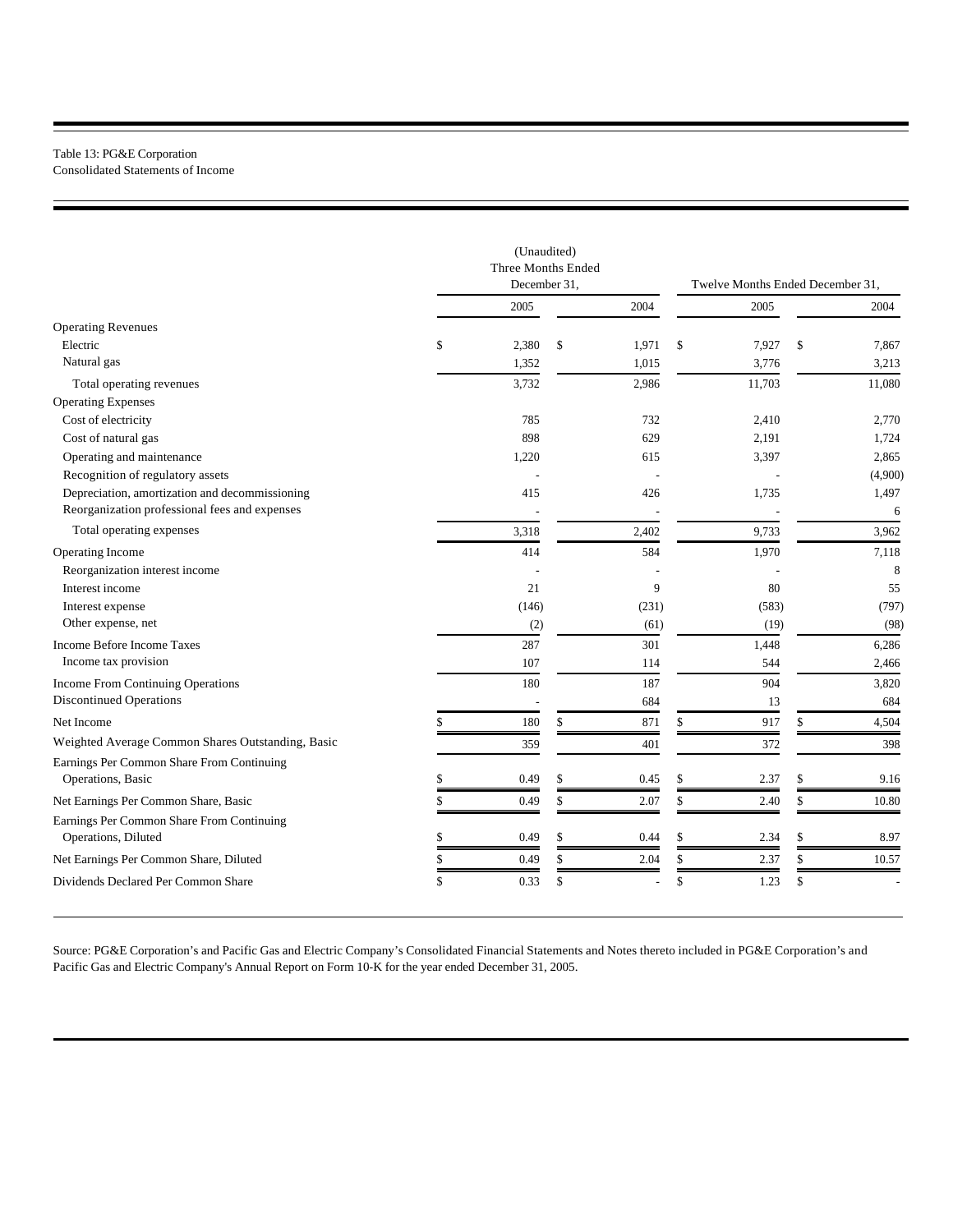## Table 14: PG&E Corporation Consolidated Balance Sheets

|                                                                   | <b>Balance At</b> |              |  |  |  |  |
|-------------------------------------------------------------------|-------------------|--------------|--|--|--|--|
| (in millions)                                                     | December 31,      | December 31, |  |  |  |  |
|                                                                   | 2005              | 2004         |  |  |  |  |
| <b>ASSETS</b>                                                     |                   |              |  |  |  |  |
| <b>Current Assets</b>                                             |                   |              |  |  |  |  |
| Cash and cash equivalents                                         | \$<br>713         | \$<br>972    |  |  |  |  |
| Restricted cash                                                   | 1,546             | 1,980        |  |  |  |  |
| Accounts receivable:                                              |                   |              |  |  |  |  |
| Customers (net of allowance for doubtful accounts of \$77 million |                   |              |  |  |  |  |
| in 2005 and \$93 million in 2004)                                 | 2,422             | 2,085        |  |  |  |  |
| Regulatory balancing accounts                                     | 727               | 1,021        |  |  |  |  |
| Inventories:                                                      |                   |              |  |  |  |  |
| Gas stored underground and fuel oil                               | 231               | 175          |  |  |  |  |
| Materials and supplies                                            | 133               | 129          |  |  |  |  |
| Income taxes receivable                                           | 21                |              |  |  |  |  |
| Prepaid expenses and other                                        | 187               | 46           |  |  |  |  |
| Total current assets                                              | 5,980             | 6,408        |  |  |  |  |
| Property, Plant and Equipment                                     |                   |              |  |  |  |  |
| Electric                                                          | 22,482            | 21,519       |  |  |  |  |
| Gas                                                               | 8,794             | 8,526        |  |  |  |  |
| Construction work in progress                                     | 738               | 449          |  |  |  |  |
| Other                                                             | 16                | 15           |  |  |  |  |
| Total property, plant and equipment                               | 32,030            | 30,509       |  |  |  |  |
| Accumulated depreciation                                          | (12,075)          | (11,520)     |  |  |  |  |
| Net property, plant and equipment                                 | 19,955            | 18,989       |  |  |  |  |
| <b>Other Noncurrent Assets</b>                                    |                   |              |  |  |  |  |
| Regulatory assets                                                 | 5,578             | 6,526        |  |  |  |  |
| Nuclear decommissioning funds                                     | 1,719             | 1,629        |  |  |  |  |
| Other                                                             | 842               | 988          |  |  |  |  |
| Total other noncurrent assets                                     | 8,139             | 9,143        |  |  |  |  |
| <b>TOTAL ASSETS</b>                                               | 34,074            | 34,540<br>\$ |  |  |  |  |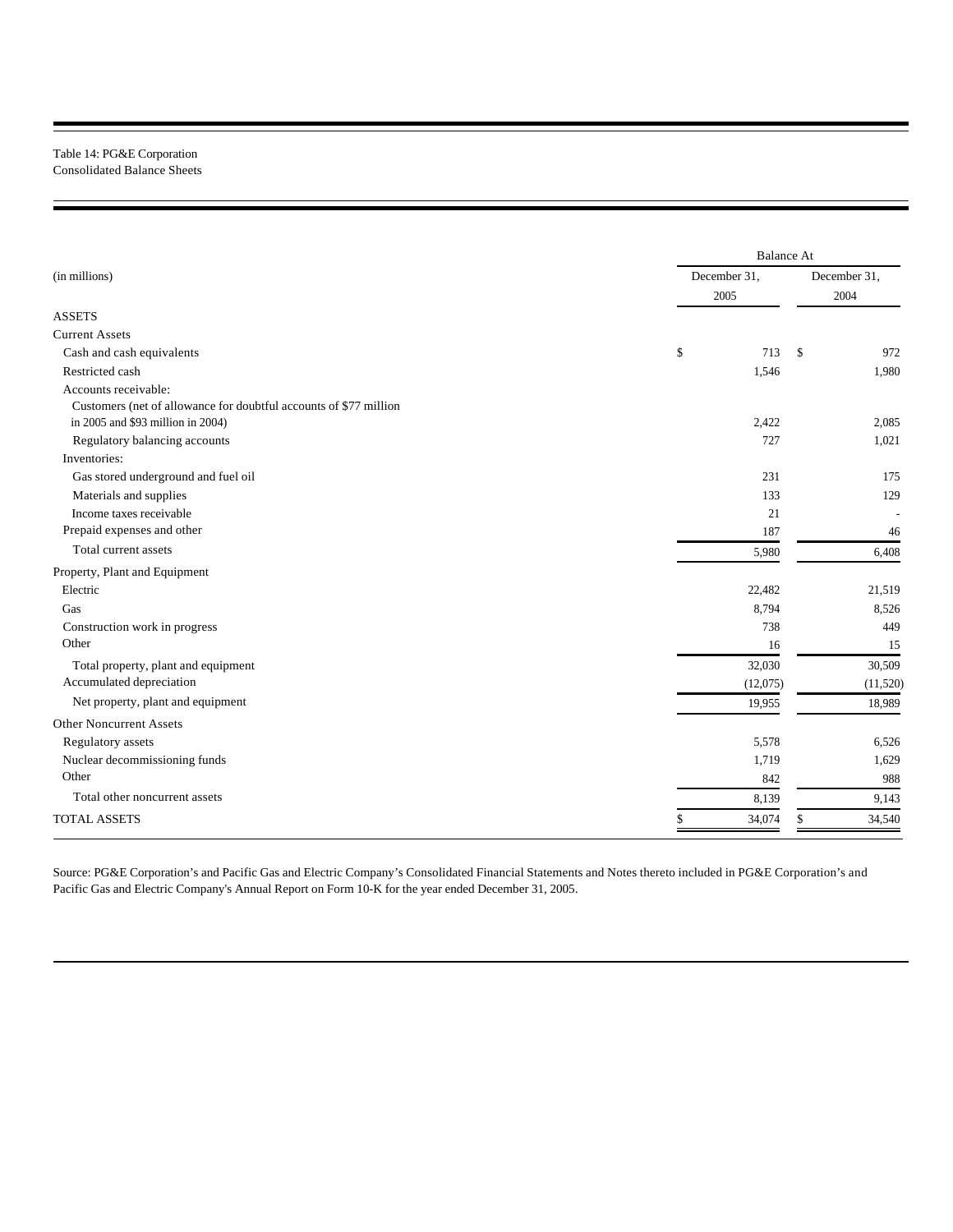## Table 14 (continued): PG&E Corporation Consolidated Balance Sheets

|                                                                                            |              | <b>Balance At</b><br>December 31,<br>2005<br>\$<br>260<br>$\boldsymbol{2}$<br>290<br>316<br>980<br>1,733<br>840<br>441 |              |  |  |
|--------------------------------------------------------------------------------------------|--------------|------------------------------------------------------------------------------------------------------------------------|--------------|--|--|
|                                                                                            |              |                                                                                                                        | December 31, |  |  |
|                                                                                            |              |                                                                                                                        | 2004         |  |  |
| LIABILITIES AND SHAREHOLDERS' EQUITY                                                       |              |                                                                                                                        |              |  |  |
| <b>Current Liabilities</b>                                                                 |              |                                                                                                                        |              |  |  |
| Short-term borrowings                                                                      |              |                                                                                                                        | \$<br>300    |  |  |
| Long-term debt, classified as current                                                      |              |                                                                                                                        | 758          |  |  |
| Rate reduction bonds, classified as current                                                |              |                                                                                                                        | 290          |  |  |
| Energy recovery bonds, classified as current                                               |              |                                                                                                                        |              |  |  |
| Accounts payable:                                                                          |              |                                                                                                                        |              |  |  |
| Trade creditors                                                                            |              |                                                                                                                        | 762          |  |  |
| Disputed claims and customer refunds                                                       |              |                                                                                                                        | 2,142        |  |  |
| Regulatory balancing accounts                                                              |              |                                                                                                                        | 369          |  |  |
| Other                                                                                      |              |                                                                                                                        | 352          |  |  |
| Interest payable                                                                           |              | 473                                                                                                                    | 461          |  |  |
| Income taxes payable                                                                       |              |                                                                                                                        | 185          |  |  |
| Deferred income taxes                                                                      |              | 181                                                                                                                    | 394          |  |  |
| Other                                                                                      | 1,416        |                                                                                                                        | 905          |  |  |
| Total current liabilities                                                                  | 6,932        |                                                                                                                        | 6,918        |  |  |
| Noncurrent Liabilities                                                                     |              |                                                                                                                        |              |  |  |
| Long-term debt                                                                             | 6,976        |                                                                                                                        | 7,323        |  |  |
| Rate reduction bonds                                                                       |              | 290                                                                                                                    | 580          |  |  |
| Energy recovery bonds                                                                      | 2,276        |                                                                                                                        |              |  |  |
| Regulatory liabilities                                                                     | 3,506        |                                                                                                                        | 4,035        |  |  |
|                                                                                            |              |                                                                                                                        |              |  |  |
| Asset retirement obligations<br>Deferred income taxes                                      | 1,587        |                                                                                                                        | 1,301        |  |  |
|                                                                                            | 3,092        |                                                                                                                        | 3,531        |  |  |
| Deferred tax credits<br>Preferred stock of subsidiary with mandatory redemption provisions |              | 112                                                                                                                    | 121          |  |  |
| (redeemable, 6.30% and 6.57%, no shares outstanding at December 31, 2005,                  |              |                                                                                                                        |              |  |  |
| 4,925,000 shares outstanding at December 31, 2004)                                         |              |                                                                                                                        | 122          |  |  |
| Other                                                                                      | 1,833        |                                                                                                                        | 1,690        |  |  |
| Total noncurrent liabilities                                                               | 19,672       |                                                                                                                        | 18,703       |  |  |
|                                                                                            |              |                                                                                                                        |              |  |  |
| Commitments and Contingencies<br>Preferred Stock of Subsidiaries                           |              | 252                                                                                                                    |              |  |  |
| Preferred Stock                                                                            |              |                                                                                                                        | 286          |  |  |
| Preferred stock, no par value, 80,000,000 shares, \$100 par value,                         |              |                                                                                                                        |              |  |  |
| 5,000,000 shares, none issued                                                              |              |                                                                                                                        |              |  |  |
| Common Shareholders' Equity                                                                |              |                                                                                                                        |              |  |  |
| Common stock, no par value, authorized 800,000,000 shares,                                 |              |                                                                                                                        |              |  |  |
| issued 366,868,512 common and 1,399,990 restricted shares in 2005                          |              |                                                                                                                        |              |  |  |
| and issued 417,014,431 common and 1,601,710 restricted shares in 2004                      | 5,827        |                                                                                                                        | 6,518        |  |  |
| Common stock held by subsidiary, at cost, 24,665,500 shares                                |              | (718)                                                                                                                  | (718)        |  |  |
| Unearned compensation                                                                      |              | (22)                                                                                                                   | (26)         |  |  |
| Accumulated earnings                                                                       | 2,139        |                                                                                                                        | 2,863        |  |  |
| Accumulated other comprehensive loss                                                       |              | (8)                                                                                                                    | (4)          |  |  |
| Total common shareholders' equity                                                          | 7,218        |                                                                                                                        | 8,633        |  |  |
|                                                                                            |              |                                                                                                                        |              |  |  |
| TOTAL LIABILITIES AND SHAREHOLDERS' EQUITY                                                 | 34,074<br>\$ |                                                                                                                        | 34,540<br>\$ |  |  |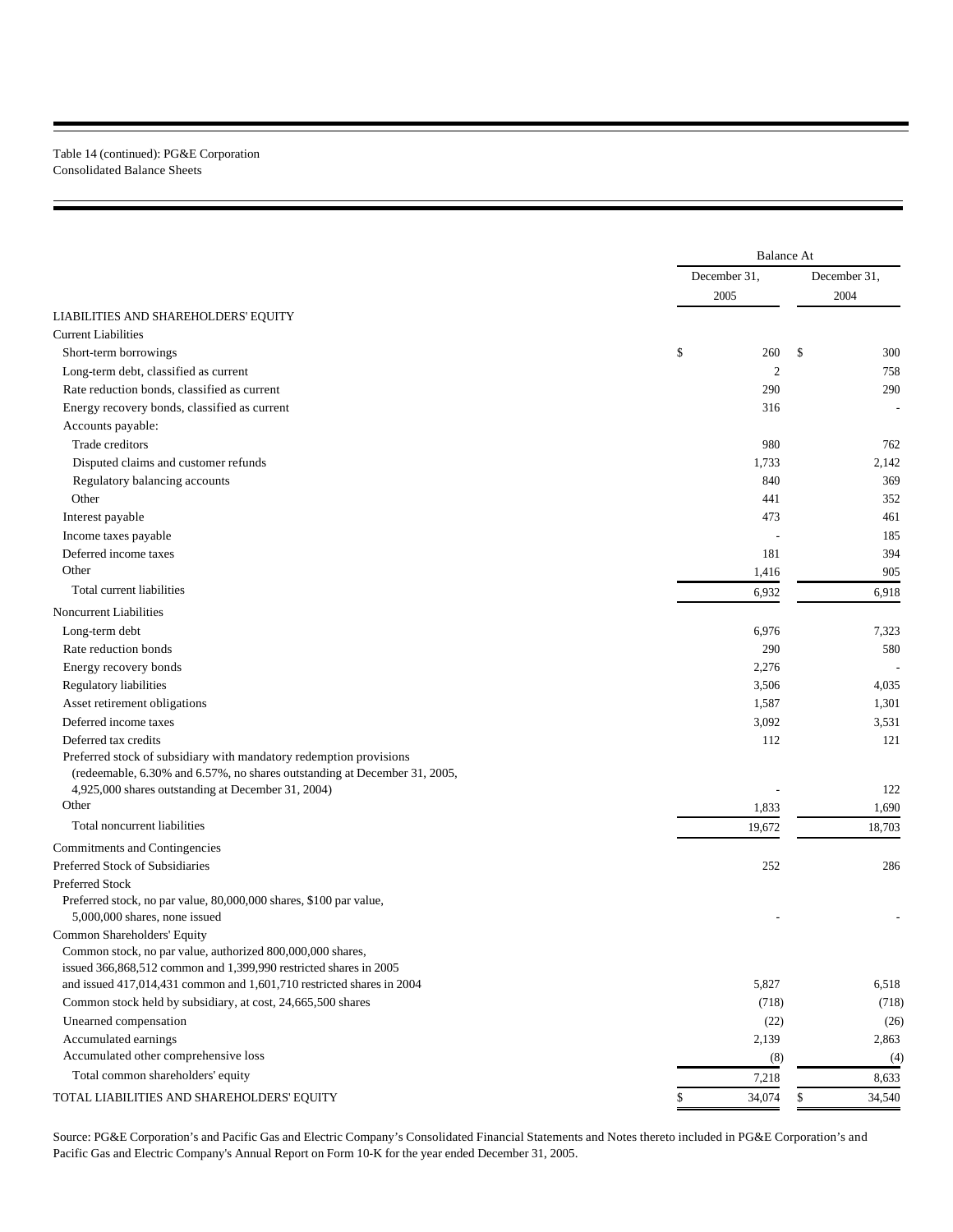## Table 15: PG&E Corporation Consolidated Statements of Cash Flows

| (in millions)                                                                                                                        |    | Year Ended December 31, |             |  |  |  |
|--------------------------------------------------------------------------------------------------------------------------------------|----|-------------------------|-------------|--|--|--|
|                                                                                                                                      |    | 2005                    | 2004        |  |  |  |
|                                                                                                                                      |    |                         |             |  |  |  |
| Net income<br>Gain on disposal of NEGT (net of income tax benefit of \$13 million in 2005 and income tax expense of \$374 million in | \$ | 917                     | \$<br>4,504 |  |  |  |
| 2004)                                                                                                                                |    | (13)                    | (684)       |  |  |  |
| Net income from continuing operations                                                                                                |    | 904                     | 3,820       |  |  |  |
| Adjustments to reconcile net income to                                                                                               |    |                         |             |  |  |  |
| net cash provided by operating activities:                                                                                           |    |                         |             |  |  |  |
| Depreciation, amortization, decommissioning and allowance for equity funds used during construction                                  |    | 1,698                   | 1,497       |  |  |  |
| Recognition of regulatory assets                                                                                                     |    |                         | (4,900)     |  |  |  |
| Deferred income taxes and tax credits, net                                                                                           |    | (659)                   | 2,607       |  |  |  |
| Other deferred charges and noncurrent liabilities                                                                                    |    | 33                      | (519)       |  |  |  |
| Loss from retirement of long-term debt                                                                                               |    |                         | 65          |  |  |  |
| Tax benefit from employee stock plans                                                                                                |    | 50                      | 41          |  |  |  |
| Gain on sale of assets                                                                                                               |    |                         | (19)        |  |  |  |
| Net effect of changes in operating assets and liabilities:                                                                           |    |                         |             |  |  |  |
| Accounts receivable                                                                                                                  |    | (245)                   | (85)        |  |  |  |
| Inventories                                                                                                                          |    | (60)                    | (12)        |  |  |  |
| Accounts payable                                                                                                                     |    | 257                     | 273         |  |  |  |
| Accrued taxes                                                                                                                        |    | (207)                   | (122)       |  |  |  |
| Regulatory balancing accounts, net                                                                                                   |    | 254                     | (590)       |  |  |  |
| Other current assets                                                                                                                 |    | 29                      | 760         |  |  |  |
| Other current liabilities                                                                                                            |    | 273                     | (48)        |  |  |  |
| Payments authorized by the bankruptcy court on amounts classified as liabilities subject to compromise                               |    |                         | (1,022)     |  |  |  |
| Other                                                                                                                                |    | 82                      | 110         |  |  |  |
| Net cash provided by operating activities                                                                                            |    | 2,409                   | 1,856       |  |  |  |
| Cash Flows From Investing Activities                                                                                                 |    |                         |             |  |  |  |
| Capital expenditures                                                                                                                 |    | (1,804)                 | (1,559)     |  |  |  |
| Net proceeds from sale of assets                                                                                                     |    | 39                      | 35          |  |  |  |
| Decrease (increase) in restricted cash                                                                                               |    | 434                     | (1,216)     |  |  |  |
| Proceeds from nuclear decommissioning trust investments                                                                              |    | 2,918                   | 1,821       |  |  |  |
| Investment in nuclear decommissioning trust                                                                                          |    | (3,008)                 | (1,972)     |  |  |  |
| Other                                                                                                                                |    | 23                      | (27)        |  |  |  |
| Net cash used in investing activities                                                                                                |    | (1, 398)                | (2,918)     |  |  |  |
| <b>Cash Flows From Financing Activities</b>                                                                                          |    |                         |             |  |  |  |
| Net borrowings under accounts receivable facility and working capital facility                                                       |    | 260                     | 300         |  |  |  |
| Net repayment under working capital facility                                                                                         |    | (300)                   |             |  |  |  |
| Proceeds from issuance of long-term debt, net of issuance costs of \$3<br>million in 2005 and \$107 million in 2004                  |    |                         |             |  |  |  |
| Proceeds from issuance of energy recovery bonds, net of issuance                                                                     |    | 451                     | 7,742       |  |  |  |
| costs of \$21 million in 2005                                                                                                        |    | 2,711                   |             |  |  |  |
| Long-term debt matured, redeemed or repurchased                                                                                      |    | (1, 556)                | (9,054)     |  |  |  |
| Rate reduction bonds matured                                                                                                         |    | (290)                   | (290)       |  |  |  |
| Energy recovery bonds matured                                                                                                        |    | (140)                   |             |  |  |  |
| Preferred stock with mandatory redemption provisions redeemed                                                                        |    | (122)                   | (15)        |  |  |  |
| Preferred stock without mandatory redemption provisions redeemed                                                                     |    | (37)                    |             |  |  |  |
| Common stock issued                                                                                                                  |    | 243                     | 162         |  |  |  |
| Common stock repurchased                                                                                                             |    | (2,188)                 | (378)       |  |  |  |
| Preferred stock dividends paid                                                                                                       |    | (16)                    | (90)        |  |  |  |
| Common stock dividends paid                                                                                                          |    | (334)                   |             |  |  |  |
| Other                                                                                                                                |    | 48                      | (1)         |  |  |  |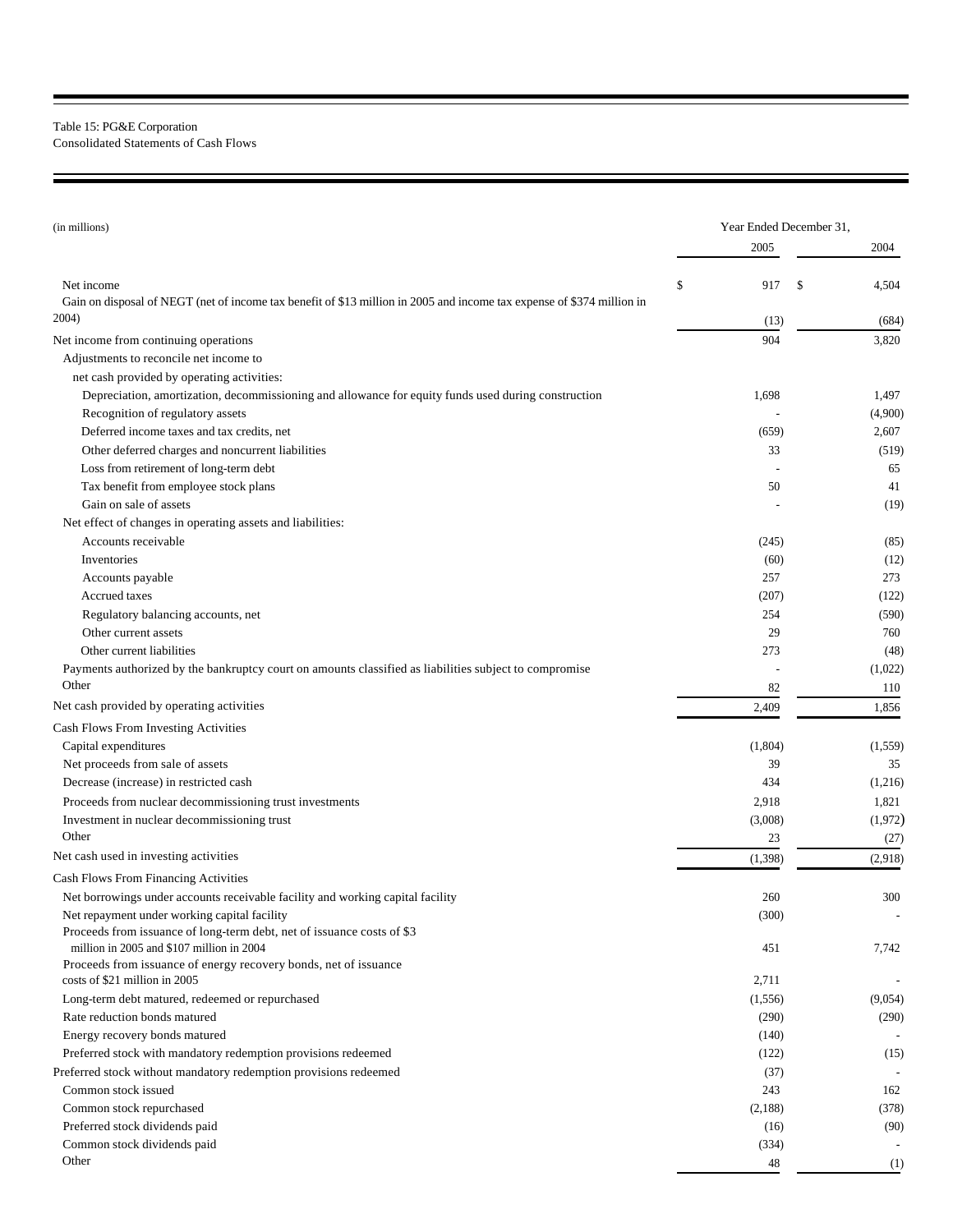## Table 15 (continued): PG&E Corporation Consolidated Statements of Cash Flows

| Net cash used in financing activities                            | (1,270)   |               | (1,624) |
|------------------------------------------------------------------|-----------|---------------|---------|
| Net change in cash and cash equivalents                          | (259)     |               | (2,686) |
| Cash and cash equivalents at January 1                           | 972       |               | 3,658   |
| Cash and cash equivalents at December 31                         | 713       |               | 972     |
|                                                                  |           |               |         |
| Supplemental disclosures of cash flow information                |           |               |         |
| Cash received for:                                               |           |               |         |
| Reorganization interest income                                   | \$        | <sup>\$</sup> | 16      |
| Cash paid for:                                                   |           |               |         |
| Interest (net of amounts capitalized)                            | 403       |               | 646     |
| Income taxes paid, net                                           | 1,392     |               | 128     |
| Reorganization professional fees and expenses                    |           |               | 61      |
| Supplemental disclosures of noncash investing and financing      |           |               |         |
| activities                                                       |           |               |         |
| Common stock dividends declared but not yet paid                 | \$<br>115 | \$.           |         |
| Transfer of liabilities and other payables subject to compromise |           |               |         |
| (to) from operating assets and liabilities                       |           |               | (2,877) |
|                                                                  |           |               |         |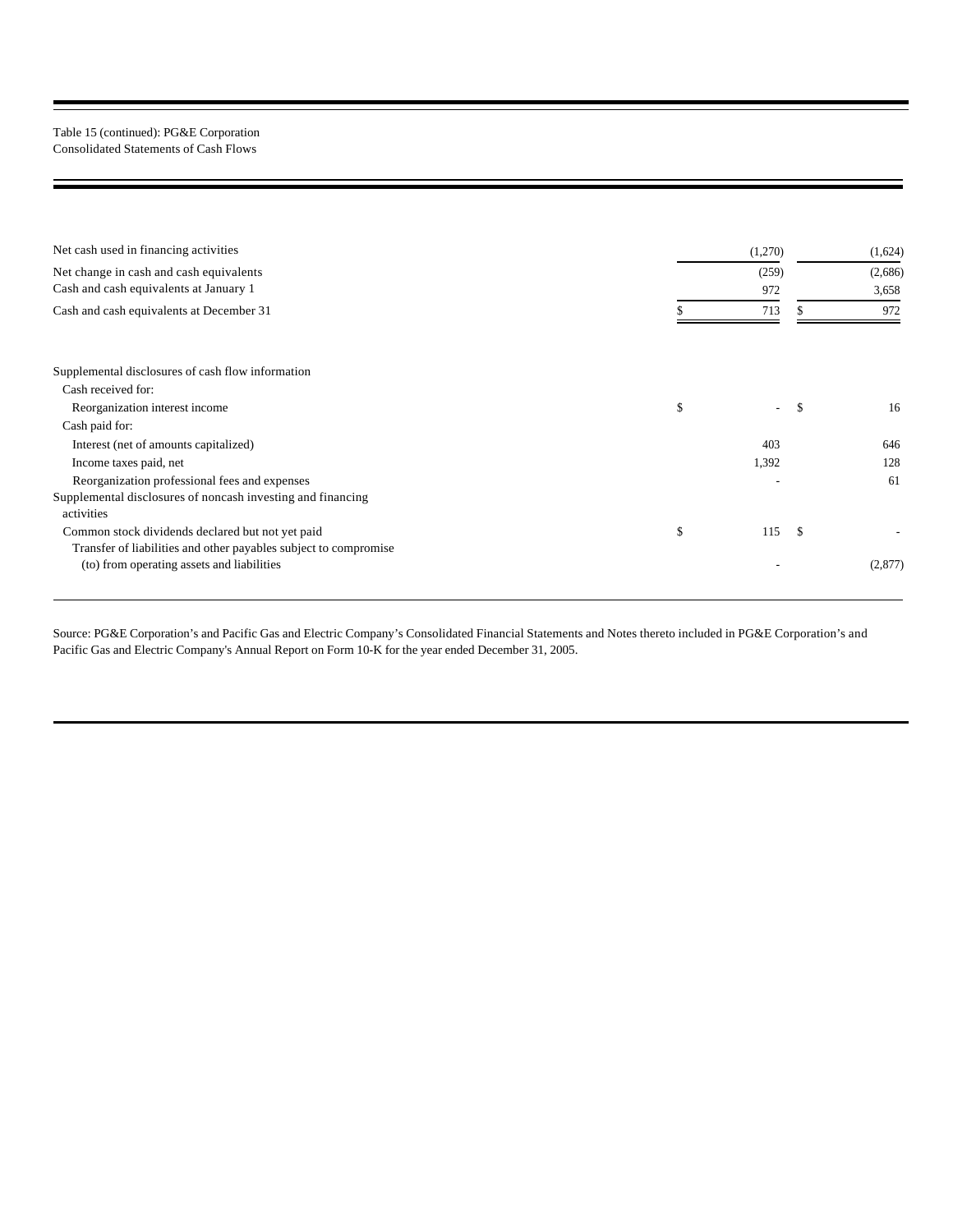## Table 16: PG&E Corporation Consolidated Statements of Shareholders' Equity (in millions, except share amounts)

|                                                                                                                                                | <b>Common Stock</b>      |               |                                          |                                   |                                        |                                                           |                                                 |                                   |
|------------------------------------------------------------------------------------------------------------------------------------------------|--------------------------|---------------|------------------------------------------|-----------------------------------|----------------------------------------|-----------------------------------------------------------|-------------------------------------------------|-----------------------------------|
|                                                                                                                                                | <b>Shares</b>            | Amount        | Common<br>Stock<br>Held by<br>Subsidiary | Unearned<br>Compensation Deficit) | Reinvested<br>Earnings<br>(Accumulated | Accumulated<br>Other<br>Comprehensive<br>Income<br>(Loss) | Total<br>Common<br>Share-<br>holders'<br>Equity | Comprehensive<br>Income<br>(Loss) |
| Balance at December 31, 2002                                                                                                                   | 405,486,015 \$           | $6,274$ \$    | $(690)$ \$                               |                                   | $-$ \$<br>$(1,878)$ \$                 |                                                           | $(93)$ \$<br>3,613                              |                                   |
| Net income                                                                                                                                     |                          |               |                                          |                                   | 420<br>÷.                              |                                                           | 420 \$<br>$\overline{a}$                        | 420                               |
| Mark-to-market adjustments for hedging<br>transactions in accordance with SFAS No. 133 (net<br>of income tax benefit of \$10 million)          |                          |               |                                          |                                   |                                        |                                                           | (8)                                             | (8)<br>(8)                        |
| Retirement plan remeasurement (net of income tax<br>benefit of \$3 million)                                                                    |                          |               |                                          |                                   |                                        |                                                           | (4)                                             | (4)<br>(4)                        |
| Net reclassification to earnings (net of income tax<br>expense of \$27 million)<br>Foreign currency translation adjustment (net of             |                          |               |                                          |                                   |                                        | 17                                                        | 17                                              | 17                                |
| income tax expense of \$5 million)                                                                                                             |                          |               |                                          |                                   |                                        |                                                           | $\mathfrak{Z}$                                  | 3<br>$\mathfrak{Z}$               |
| Comprehensive income                                                                                                                           |                          |               |                                          |                                   |                                        |                                                           |                                                 | \$<br>428                         |
| Common stock issued                                                                                                                            | 8,796,632                | 166           |                                          |                                   |                                        |                                                           | 166                                             |                                   |
| Common stock warrants exercised                                                                                                                | 702,367                  | L,            |                                          |                                   | L,                                     |                                                           |                                                 |                                   |
| Common restricted stock issued                                                                                                                 | 1,590,010                | 28            |                                          | (28)                              |                                        |                                                           |                                                 |                                   |
| Common restricted stock cancelled                                                                                                              | (54, 742)                | (1)           |                                          | L,                                | $\mathbf{1}$                           |                                                           |                                                 | ÷,                                |
| Common restricted stock amortization                                                                                                           | $\overline{\phantom{a}}$ | $\mathcal{L}$ |                                          | $\overline{a}$                    | $\overline{7}$                         | ٠                                                         | $\overline{a}$                                  | $\overline{7}$                    |
| Other                                                                                                                                          | ÷,                       | $\mathbf{1}$  |                                          | L,                                | $\overline{a}$                         | L,                                                        | Ĭ.                                              | $\mathbf{1}$                      |
| Balance at December 31, 2003                                                                                                                   | 416,520,282 \$           | $6,468$ \$    | $(690)$ \$                               |                                   | $(20)$ \$<br>$(1,458)$ \$              |                                                           | $(85)$ \$<br>4,215                              |                                   |
| Net income                                                                                                                                     |                          |               |                                          |                                   | 4,504                                  |                                                           | 4,504 \$                                        | 4,504                             |
| Mark-to-market adjustments for hedging<br>transactions in accordance with SFAS No. 133 (net<br>of income tax expense of \$2 million)           |                          |               |                                          |                                   |                                        |                                                           | 3                                               | 3<br>$\overline{3}$               |
| NEGT losses reclassified to earnings upon<br>elimination of equity interest by PG&E Corporation<br>(net of income tax expense of \$43 million) |                          |               |                                          |                                   |                                        | 77                                                        | 77                                              | 77                                |
| Other                                                                                                                                          |                          |               |                                          |                                   |                                        | $\mathbf{1}$                                              |                                                 | $\mathbf{1}$<br>$\mathbf{1}$      |
| Comprehensive income                                                                                                                           |                          |               |                                          |                                   |                                        |                                                           |                                                 | 4,585<br>\$                       |
| Common stock issued                                                                                                                            | 8,410,058                | 162           |                                          |                                   |                                        |                                                           | 162                                             |                                   |
| Common stock repurchased                                                                                                                       | (10,783,200)             | (167)         |                                          |                                   | (183)                                  |                                                           | (350)                                           |                                   |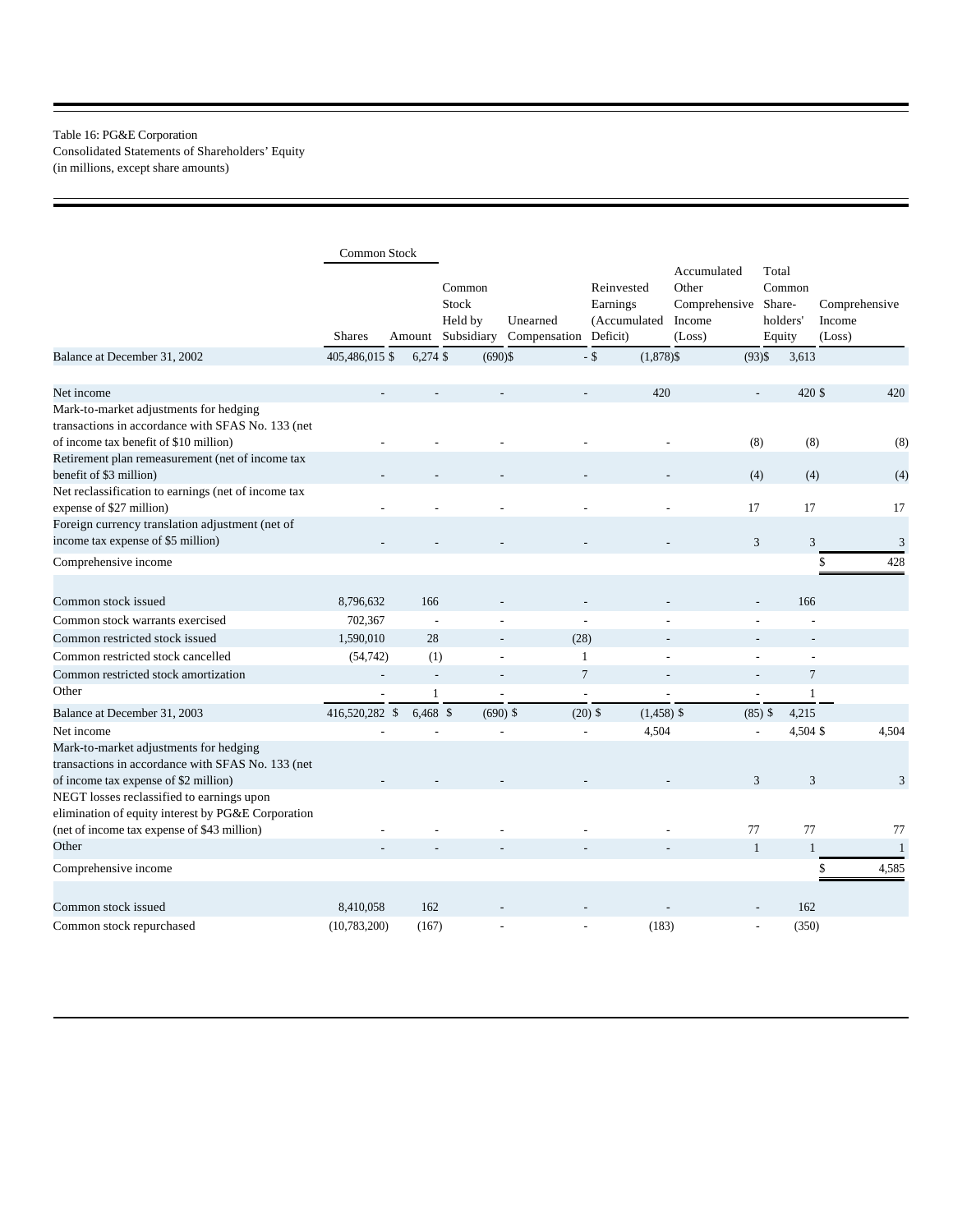## Table 16 (continued): PG&E Corporation Consolidated Statements of Shareholders' Equity (in millions, except share amounts)

| Common stock held by subsidiary                                                    |                              |                        | (28)                     |                          |                          |                          | (28)                   |     |
|------------------------------------------------------------------------------------|------------------------------|------------------------|--------------------------|--------------------------|--------------------------|--------------------------|------------------------|-----|
| Common stock warrants exercised                                                    | 4,003,812                    |                        | ٠                        | $\overline{\phantom{a}}$ | ٠                        |                          |                        |     |
| Common restricted stock issued                                                     | 498,910                      | 16                     | $\overline{\phantom{a}}$ | (16)                     | $\overline{\phantom{a}}$ |                          |                        |     |
| Common restricted stock cancelled                                                  | (33, 721)                    | (1)                    | ٠                        |                          | ٠                        |                          | ٠                      |     |
| Common restricted stock amortization                                               |                              |                        |                          | 9                        | $\overline{\phantom{a}}$ |                          | 9                      |     |
| Tax benefit from employee stock plans                                              | $\sim$                       | 41                     | ٠                        | $\overline{\phantom{a}}$ | ٠                        |                          | 41                     |     |
| Other                                                                              |                              | (1)                    |                          | $\overline{\phantom{a}}$ |                          |                          | (1)                    |     |
| Balance at December 31, 2004                                                       | \$<br>418,616,141            | 6,518                  | \$<br>$(718)$ \$         | $(26)$ \$                | 2,863                    | \$<br>(4)                | $\mathcal{S}$<br>8,633 |     |
| Net income                                                                         |                              |                        |                          |                          | 917                      | $\overline{\phantom{a}}$ | 917 \$                 | 917 |
| Minimum pension liability adjustment (net of income<br>tax benefit of \$3 million) |                              |                        |                          |                          |                          | (4)                      | (4)                    | (4) |
| Comprehensive income                                                               |                              |                        |                          |                          |                          |                          |                        | 913 |
|                                                                                    |                              |                        |                          |                          |                          |                          |                        |     |
| Common stock issued                                                                | 10,264,535                   | 247                    |                          |                          |                          |                          | 247                    |     |
| Common stock repurchased                                                           | (61, 139, 700)               | (998)                  |                          | $\overline{\phantom{a}}$ | (1,190)                  |                          | (2,188)                |     |
| Common stock warrants exercised                                                    | 295,919                      |                        |                          | $\blacksquare$           |                          |                          |                        |     |
| Common restricted stock issued                                                     | 347,710                      | 13                     |                          | (13)                     | $\overline{a}$           |                          |                        |     |
| Common restricted stock cancelled                                                  | (116, 103)                   | (4)                    |                          | $\overline{4}$           | $\overline{\phantom{a}}$ |                          |                        |     |
| Common restricted stock amortization                                               |                              |                        |                          | 13                       | ä,                       |                          | 13                     |     |
| Common stock dividends paid                                                        |                              |                        |                          |                          | (334)                    |                          | (334)                  |     |
| Common stock dividends declared but not yet paid                                   |                              |                        |                          | $\overline{\phantom{a}}$ | (115)                    |                          | (115)                  |     |
| Tax benefit from employee stock plans                                              |                              | 50                     |                          | $\blacksquare$           |                          |                          | 50                     |     |
| Other                                                                              |                              |                        | ٠                        | $\overline{\phantom{a}}$ | (2)                      | ٠                        | (1)                    |     |
| Balance at December 31, 2005                                                       | 368,268,502<br><sup>\$</sup> | 5,827<br><sup>\$</sup> | $(718)$ \$               | (22)                     | 2,139<br>-S              | (8)<br><sup>\$</sup>     | 7,218<br>$\mathbb{S}$  |     |
|                                                                                    |                              |                        |                          |                          |                          |                          |                        |     |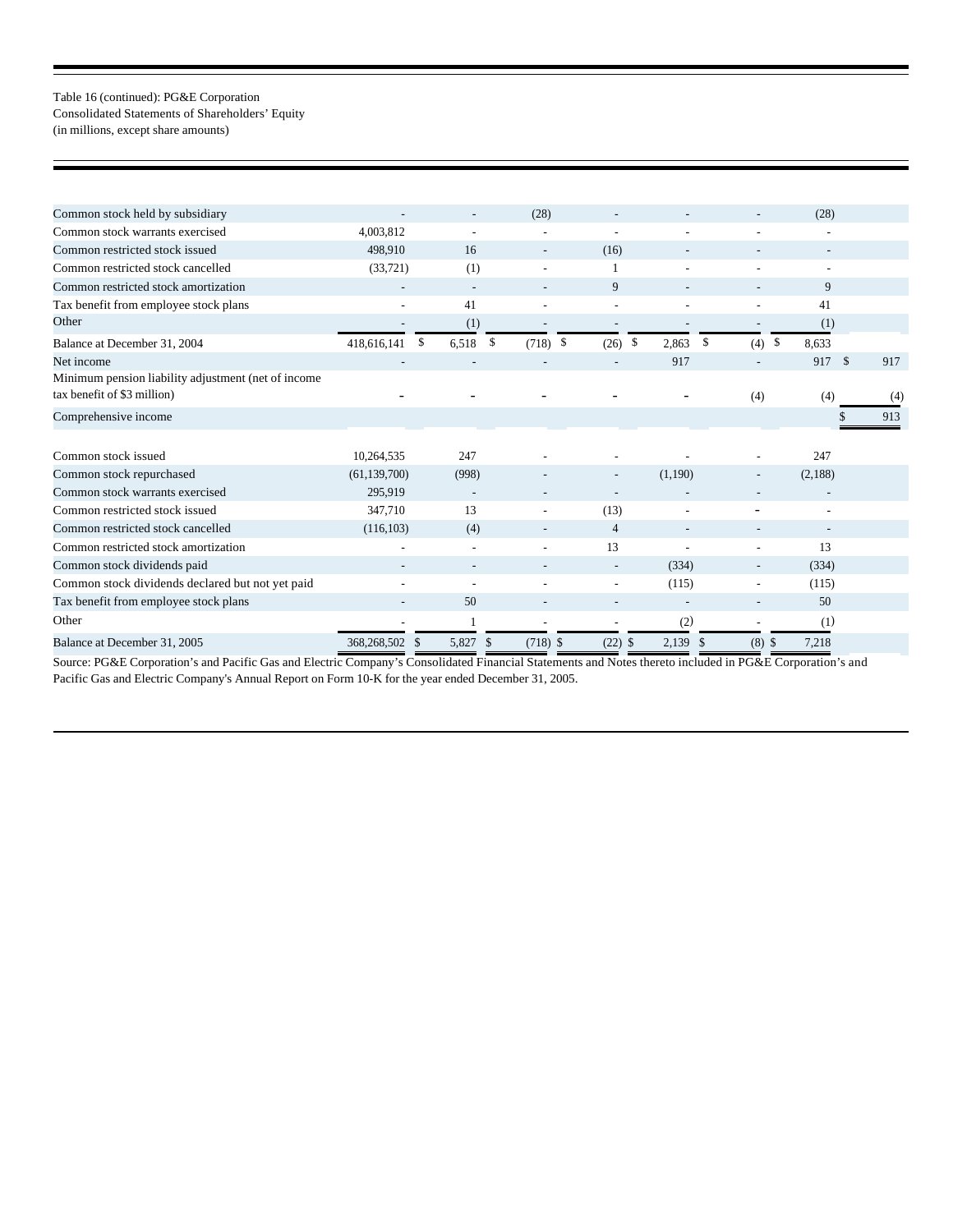### Table 17: Pacific Gas and Electric Company Consolidated Statements of Income

| (in millions)<br><b>Operating Revenues</b><br>Electric                | (Unaudited)<br>Three Months Ended<br>December 31, |                |    |       |    | <b>Twelve Months</b><br>Ended December 31, |    |         |  |
|-----------------------------------------------------------------------|---------------------------------------------------|----------------|----|-------|----|--------------------------------------------|----|---------|--|
|                                                                       |                                                   | 2005           |    | 2004  |    | 2005                                       |    | 2004    |  |
|                                                                       |                                                   |                |    |       |    |                                            |    |         |  |
|                                                                       | \$                                                | 2,380          | \$ | 1,971 | \$ | 7,927                                      | \$ | 7,867   |  |
| Natural gas                                                           |                                                   | 1,353          |    | 1,015 |    | 3,777                                      |    | 3,213   |  |
| Total operating revenues                                              |                                                   | 3,733          |    | 2,986 |    | 11,704                                     |    | 11,080  |  |
| <b>Operating Expenses</b>                                             |                                                   |                |    |       |    |                                            |    |         |  |
| Cost of electricity                                                   |                                                   | 785            |    | 732   |    | 2,410                                      |    | 2,770   |  |
| Cost of natural gas                                                   |                                                   | 898            |    | 629   |    | 2,191                                      |    | 1,724   |  |
| Operating and maintenance                                             |                                                   | 1,218          |    | 615   |    | 3,399                                      |    | 2,842   |  |
| Recognition of regulatory assets                                      |                                                   |                |    |       |    |                                            |    | (4,900) |  |
| Depreciation, amortization and decommissioning                        |                                                   | 414            |    | 426   |    | 1,734                                      |    | 1,494   |  |
| Reorganization professional fees and expenses                         |                                                   |                |    |       |    |                                            |    | 6       |  |
| Total operating expenses                                              |                                                   | 3,315          |    | 2,402 |    | 9,734                                      |    | 3,936   |  |
| Operating Income                                                      |                                                   | 418            |    | 584   |    | 1,970                                      |    | 7,144   |  |
| Reorganization interest income                                        |                                                   |                |    |       |    |                                            |    | 8       |  |
| Interest income                                                       |                                                   | 16             |    | 5     |    | 76                                         |    | 42      |  |
| Interest expense (non-contractual interest expense of \$31 million in |                                                   |                |    |       |    |                                            |    |         |  |
| 2004 and \$131 million in 2003)                                       |                                                   | (138)          |    | (155) |    | (554)                                      |    | (667)   |  |
| Other income (expense), net                                           |                                                   | 9              |    | (35)  |    | 16                                         |    | 16      |  |
| <b>Income Before Income Taxes</b>                                     |                                                   | 305            |    | 399   |    | 1,508                                      |    | 6,543   |  |
| Income tax provision                                                  |                                                   | 118            |    | 151   |    | 574                                        |    | 2,561   |  |
| Net Income                                                            |                                                   | 187            |    | 248   |    | 934                                        |    | 3,982   |  |
| Preferred stock dividend requirement                                  |                                                   | $\overline{4}$ |    | 5     |    | 16                                         |    | 21      |  |
| Income Available for Common Stock                                     | S                                                 | 183            | S  | 243   | S  | 918                                        | S  | 3,961   |  |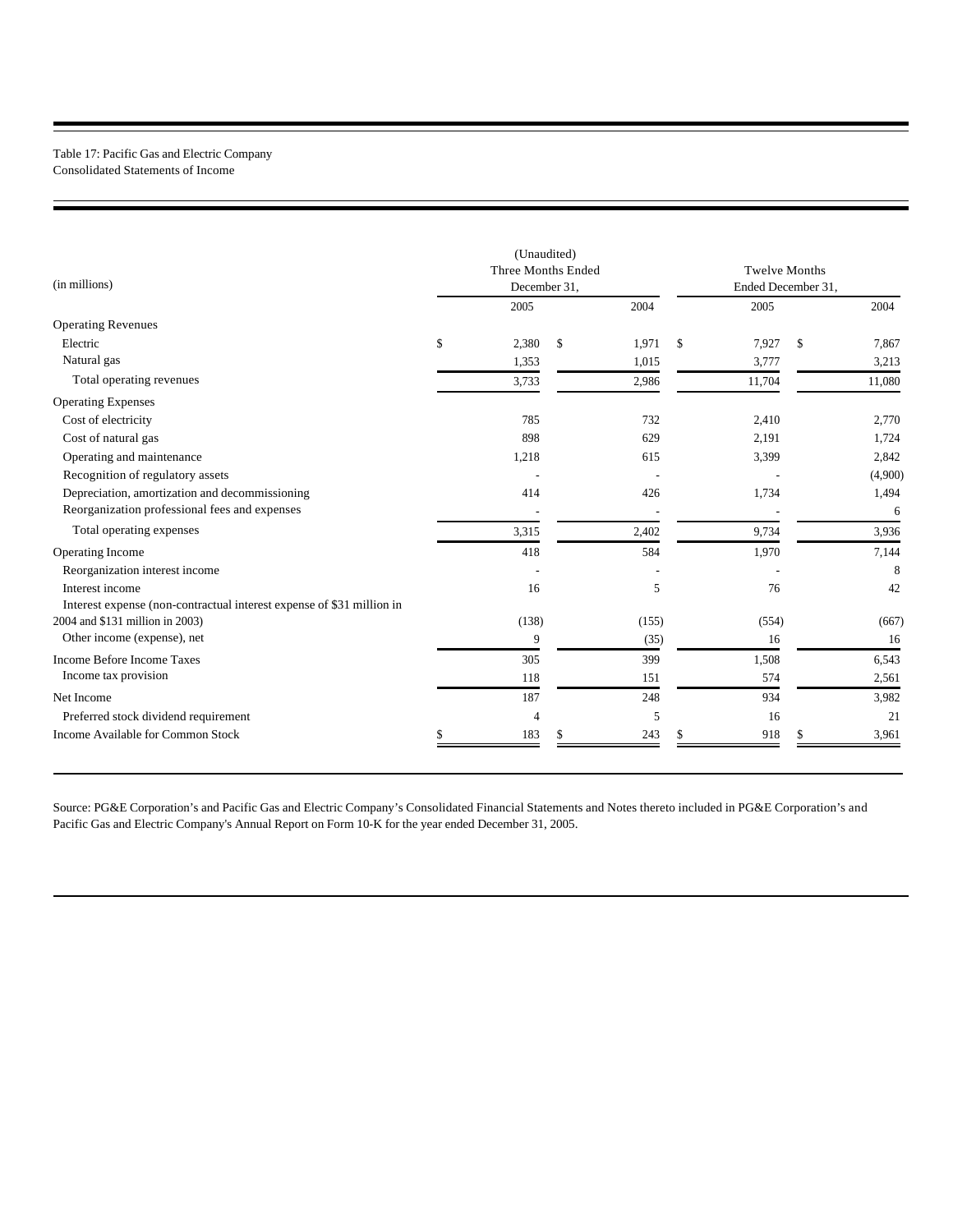### Table 18: Pacific Gas and Electric Company Consolidated Balance Sheets

|                                                      |              | <b>Balance At</b> |  |  |  |  |  |
|------------------------------------------------------|--------------|-------------------|--|--|--|--|--|
| (in millions)                                        | December 31. | December 31,      |  |  |  |  |  |
|                                                      | 2005         | 2004              |  |  |  |  |  |
|                                                      |              |                   |  |  |  |  |  |
| <b>ASSETS</b>                                        |              |                   |  |  |  |  |  |
| <b>Current Assets</b>                                |              |                   |  |  |  |  |  |
| Cash and cash equivalents                            | \$<br>463    | \$<br>783         |  |  |  |  |  |
| Restricted cash                                      | 1,546        | 1,980             |  |  |  |  |  |
| Accounts receivable:                                 |              |                   |  |  |  |  |  |
| Customers (net of allowance for doubtful accounts of |              |                   |  |  |  |  |  |
| \$77 million in 2005 and \$93 million in 2004)       | 2,422        | 2,085             |  |  |  |  |  |
| Related parties                                      | 3            | $\overline{c}$    |  |  |  |  |  |
| Regulatory balancing accounts                        | 727          | 1,021             |  |  |  |  |  |
| Inventories:                                         |              |                   |  |  |  |  |  |
| Gas stored underground and fuel oil                  | 231          | 175               |  |  |  |  |  |
| Materials and supplies                               | 133          | 129               |  |  |  |  |  |
| Income tax receivable                                | 48           |                   |  |  |  |  |  |
| Prepaid expenses and other                           | 183          | 43                |  |  |  |  |  |
| Total current assets                                 | 5,756        | 6,218             |  |  |  |  |  |
| Property, Plant and Equipment                        |              |                   |  |  |  |  |  |
| Electric                                             | 22,482       | 21,519            |  |  |  |  |  |
| Gas                                                  | 8,794        | 8,526             |  |  |  |  |  |
| Construction work in progress                        | 738          | 449               |  |  |  |  |  |
| Total property, plant and equipment                  | 32,014       | 30,494            |  |  |  |  |  |
| Accumulated depreciation                             | (12,061)     | (11,507)          |  |  |  |  |  |
| Net property, plant and equipment                    | 19,953       | 18,987            |  |  |  |  |  |
| <b>Other Noncurrent Assets</b>                       |              |                   |  |  |  |  |  |
| Regulatory assets                                    | 5,578        | 6,526             |  |  |  |  |  |
| Nuclear decommissioning funds                        | 1,719        | 1,629             |  |  |  |  |  |
| Related parties receivable                           | 23           |                   |  |  |  |  |  |
| Other                                                | 754          | 942               |  |  |  |  |  |
| Total other noncurrent assets                        | 8,074        | 9,097             |  |  |  |  |  |
| <b>TOTAL ASSETS</b>                                  | 33,783       | 34,302<br>\$      |  |  |  |  |  |
|                                                      |              |                   |  |  |  |  |  |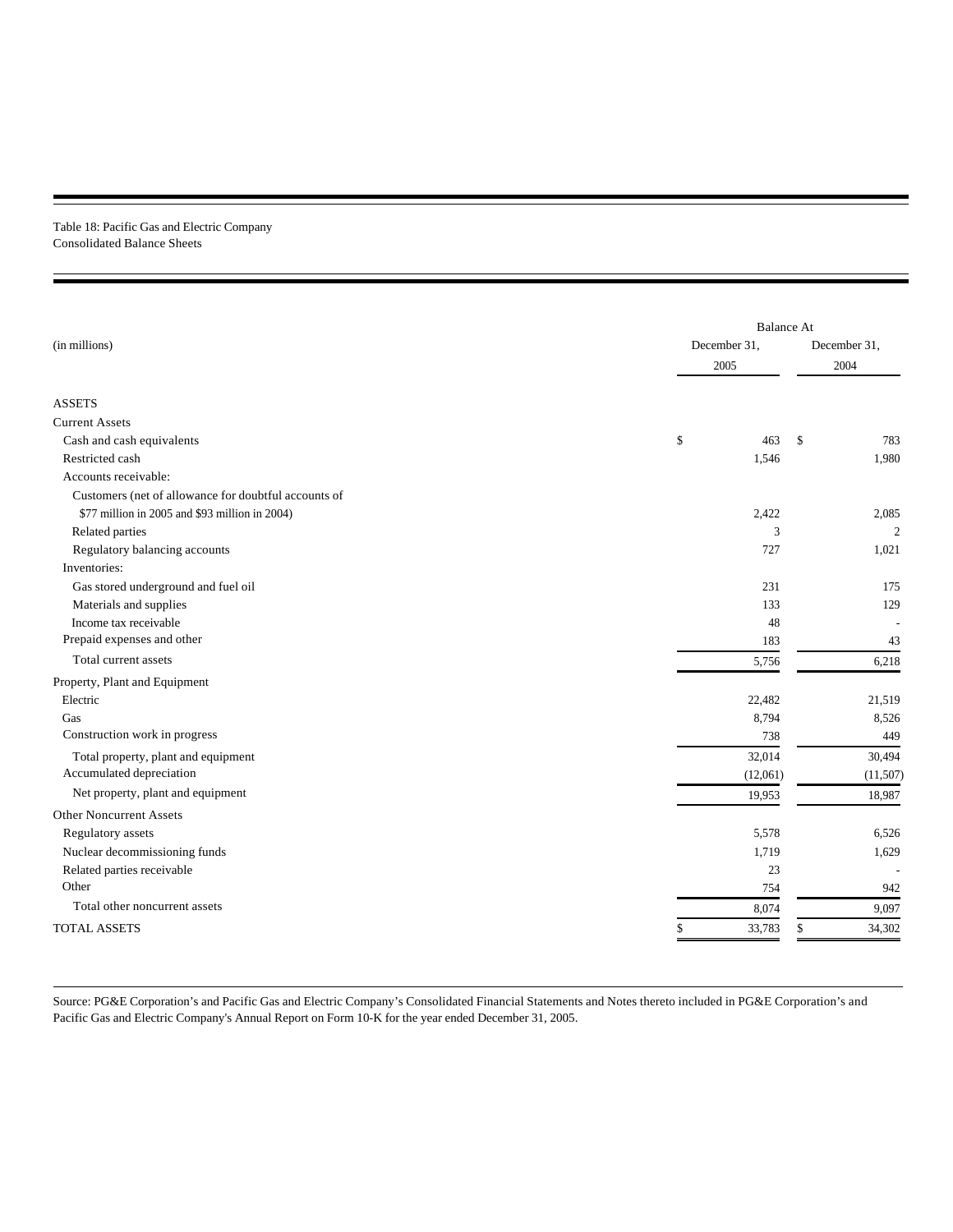Table 18 (continued): Pacific Gas and Electric Company Consolidated Balance Sheets

|                                                                                                                                                                      | <b>Balance At</b> |              |
|----------------------------------------------------------------------------------------------------------------------------------------------------------------------|-------------------|--------------|
| (in millions, except share amounts)                                                                                                                                  | December 31,      | December 31, |
|                                                                                                                                                                      | 2005              | 2004         |
|                                                                                                                                                                      |                   |              |
| LIABILITIES AND SHAREHOLDERS EQUITY                                                                                                                                  |                   |              |
| <b>Current Liabilities</b>                                                                                                                                           |                   |              |
| Short term borrowings                                                                                                                                                | \$<br>260         | \$<br>300    |
| Long-term debt, classified as current                                                                                                                                | $\overline{2}$    | 757          |
| Rate reduction bonds, classified as current                                                                                                                          | 290               | 290          |
| Energy recovery bonds, classified as current                                                                                                                         | 316               |              |
| Accounts payable:                                                                                                                                                    |                   |              |
| Trade creditors                                                                                                                                                      | 980               | 762          |
| Disputed claims and customer refunds                                                                                                                                 | 1,733             | 2,142        |
| Related parties                                                                                                                                                      | 37                | 20           |
| Regulatory balancing accounts                                                                                                                                        | 840               | 369          |
| Other                                                                                                                                                                | 423               | 337          |
| Interest payable                                                                                                                                                     | 460               | 461          |
| Income taxes payable                                                                                                                                                 |                   | 102          |
| Deferred income taxes                                                                                                                                                | 161               | 377          |
| Other                                                                                                                                                                | 1,255             | 869          |
| Total current liabilities                                                                                                                                            | 6,757             | 6,786        |
| Noncurrent Liabilities                                                                                                                                               |                   |              |
| Long-term debt                                                                                                                                                       | 6,696             | 7,043        |
| Rate reduction bonds                                                                                                                                                 | 290               | 580          |
| Energy recovery bonds                                                                                                                                                | 2,276             |              |
| Regulatory liabilities                                                                                                                                               | 3,506             | 4,035        |
| Asset retirement obligations                                                                                                                                         | 1,587             | 1,301        |
| Deferred income taxes                                                                                                                                                | 3,218             | 3,629        |
| Deferred tax credits                                                                                                                                                 | 112               | 121          |
| Preferred stock with mandatory redemption provisions<br>(redeemable, 6.30% and 6.57%, no shares outstanding at December 31, 2005 and 4,925,000 shares outstanding at |                   |              |
| December 31, 2004)                                                                                                                                                   |                   | 122          |
| Other                                                                                                                                                                | 1,691             | 1,555        |
| Total noncurrent liabilities                                                                                                                                         | 19,376            | 18,386       |
| Commitments and Contingencies                                                                                                                                        |                   |              |
| Shareholders Equity                                                                                                                                                  |                   |              |
| Preferred stock without mandatory redemption provisions:                                                                                                             |                   |              |
| Nonredeemable, 5% to 6%, outstanding 5,784,825 shares                                                                                                                | 145               | 145          |
| Redeemable, 4.36% to 5.00%, outstanding 4,534,958 shares in 2005 and<br>4.36% to 7.04%, outstanding 5,973,456                                                        |                   |              |
| shares in 2004                                                                                                                                                       | 113               | 149          |
| Common stock, \$5 par value, authorized 800,000,000 shares,                                                                                                          |                   |              |
| issued 279,624,823 shares in 2005 and issued 321,314,760 shares in 2004                                                                                              | 1,398             | 1,606        |
| Common stock held by subsidiary, at cost, 19,481,213 shares                                                                                                          | (475)             | (475)        |
| Additional paid-in capital                                                                                                                                           | 1,776             | 2,041        |
| Reinvested earnings                                                                                                                                                  | 4,702             | 5,667        |
| Accumulated other comprehensive loss                                                                                                                                 | (9)               | (3)          |
| Total shareholders equity                                                                                                                                            | 7,650             | 9,130        |
| TOTAL LIABILITIES AND SHAREHOLDERS EQUITY                                                                                                                            | 33,783            | \$<br>34,302 |
|                                                                                                                                                                      |                   |              |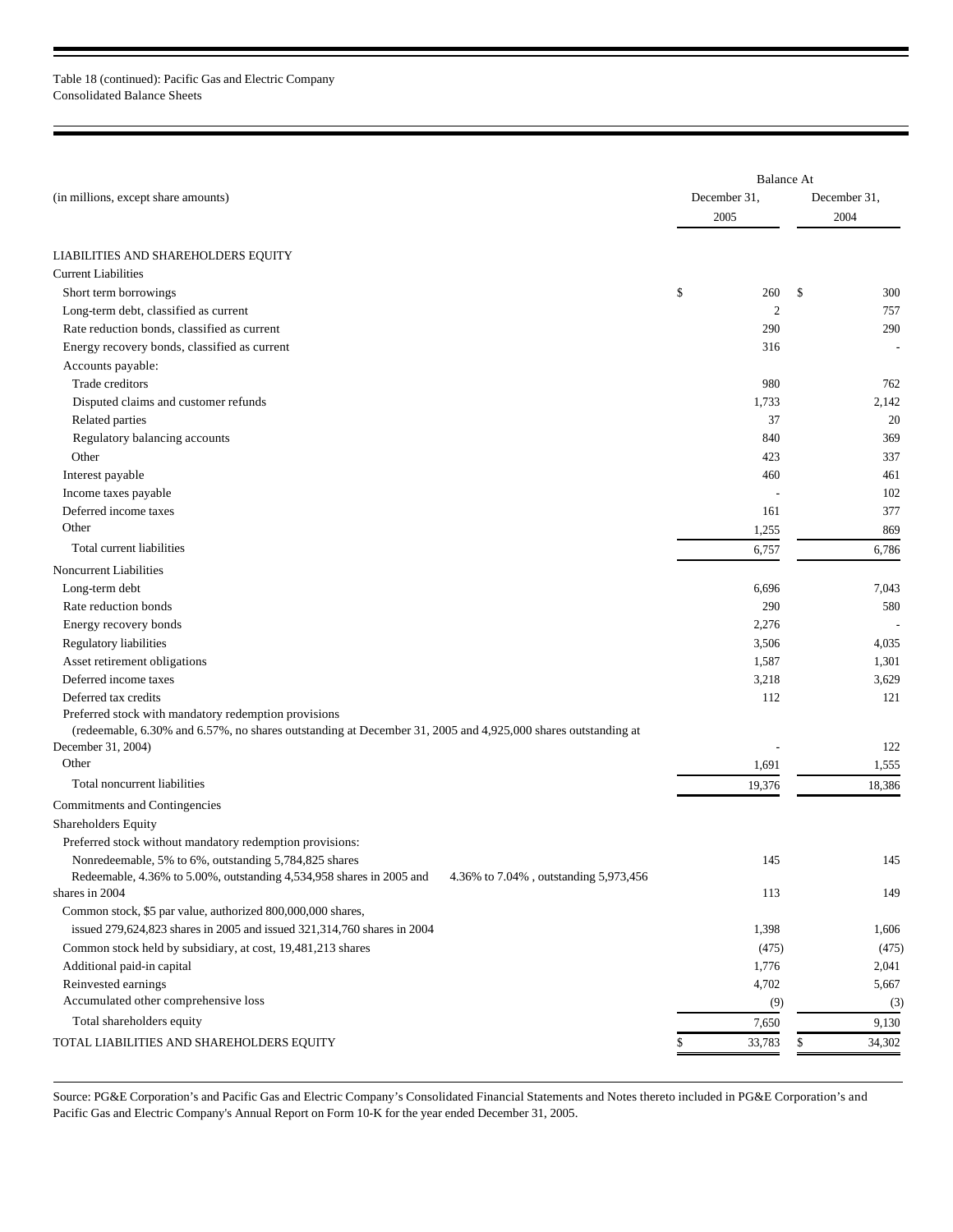## Table 19: Pacific Gas and Electric Company Consolidated Statements of Cash Flows

 $\blacksquare$ 

Е

|                                                                                                                     |                     | Year Ended     |                  |  |
|---------------------------------------------------------------------------------------------------------------------|---------------------|----------------|------------------|--|
|                                                                                                                     |                     | December 31,   | December 31,     |  |
|                                                                                                                     |                     | 2005           | 2004             |  |
| Cash Flows From Operating Activities                                                                                |                     |                |                  |  |
| Net income                                                                                                          |                     | \$<br>934      | \$<br>3,982      |  |
| Adjustments to reconcile net income to net cash provided by                                                         |                     |                |                  |  |
| operating activities:                                                                                               |                     |                |                  |  |
| Depreciation, amortization, decommissioning and allowance for equity funds used                                     | during construction | 1,697          | 1,494            |  |
| Recognition of regulatory assets                                                                                    |                     |                | (4,900)          |  |
| Deferred income taxes and tax credits, net                                                                          |                     | (636)          | 2,580            |  |
| Other deferred charges and noncurrent liabilities                                                                   |                     | 21             | (391)            |  |
| Net effect of changes in operating assets and liabilities:                                                          |                     |                |                  |  |
| Accounts receivable                                                                                                 |                     | (245)          | (85)             |  |
| Inventories                                                                                                         |                     | (60)           | (12)             |  |
| Accounts payable                                                                                                    |                     | 257            | 273              |  |
| Accrued taxes/income taxes receivable                                                                               |                     | (150)          | 52               |  |
| Regulatory balancing accounts, net                                                                                  |                     | 254            | (590)            |  |
| Other current assets                                                                                                |                     | $\overline{2}$ | 55               |  |
| Other current liabilities                                                                                           |                     | 273            | 395              |  |
| Payments authorized by the bankruptcy court on amounts                                                              |                     |                |                  |  |
| classified as liabilities subject to compromise                                                                     |                     |                | (1,022)          |  |
| Other                                                                                                               |                     | 19             | 7                |  |
| Net cash provided by operating activities                                                                           |                     | 2,366          | 1,838            |  |
| Cash Flows From Investing Activities                                                                                |                     |                |                  |  |
| Capital expenditures                                                                                                |                     | (1,803)        | (1,559)          |  |
| Net proceeds from sale of assets                                                                                    |                     | 39             | 35               |  |
| Decrease (increase) in restricted cash                                                                              |                     | 434            | (1,577)          |  |
| Proceeds from nuclear decommissioning trust investments                                                             |                     | 2,918          | 1,821            |  |
| Investment in nuclear decommissioning trust                                                                         |                     | (3,008)        | (1, 972)         |  |
| Other                                                                                                               |                     | 61             | (27)             |  |
| Net cash used in investing activities                                                                               |                     | (1, 359)       | (3,279)          |  |
|                                                                                                                     |                     |                |                  |  |
| Cash Flows From Financing Activities                                                                                |                     |                |                  |  |
| Net borrowings under accounts receivable facility and working capital facility                                      |                     | 260            | 300              |  |
| Net repayments under working capital facility<br>Proceeds from issuance of long-term debt, net of issuance costs of |                     | (300)          |                  |  |
| \$3 million in 2005 and \$107 million in 2004                                                                       |                     | 451            | 7,742            |  |
| Proceeds from issuance of energy recovery bonds, net of issuance                                                    |                     |                |                  |  |
| costs of \$21 million in 2005                                                                                       |                     | 2,711          |                  |  |
| Long-term debt matured, redeemed or repurchased                                                                     |                     | (1, 554)       | (8,402)          |  |
| Rate reduction bonds matured                                                                                        |                     | (290)          | (290)            |  |
| Energy recovery bonds matured                                                                                       |                     | (140)          |                  |  |
| Preferred stock dividends paid                                                                                      |                     | (16)           | (90)             |  |
| Common stock dividends paid                                                                                         |                     | (445)          |                  |  |
| Preferred stock with mandatory redemption provisions redeemed                                                       |                     | (122)          | (15)             |  |
| Preferred stock without mandatory redemption provisions redeemed                                                    |                     | (37)           |                  |  |
| Common stock repurchased                                                                                            |                     | (1,910)        |                  |  |
| Other                                                                                                               |                     | 65             |                  |  |
| Net cash used in financing activities                                                                               |                     | (1, 327)       | (755)            |  |
|                                                                                                                     |                     |                |                  |  |
| Net change in cash and cash equivalents<br>Cash and cash equivalents at January 1                                   |                     | (320)<br>783   | (2,196)<br>2,979 |  |
|                                                                                                                     |                     |                |                  |  |
| Cash and cash equivalents at December 31                                                                            |                     | \$<br>463      | \$<br>783        |  |

۰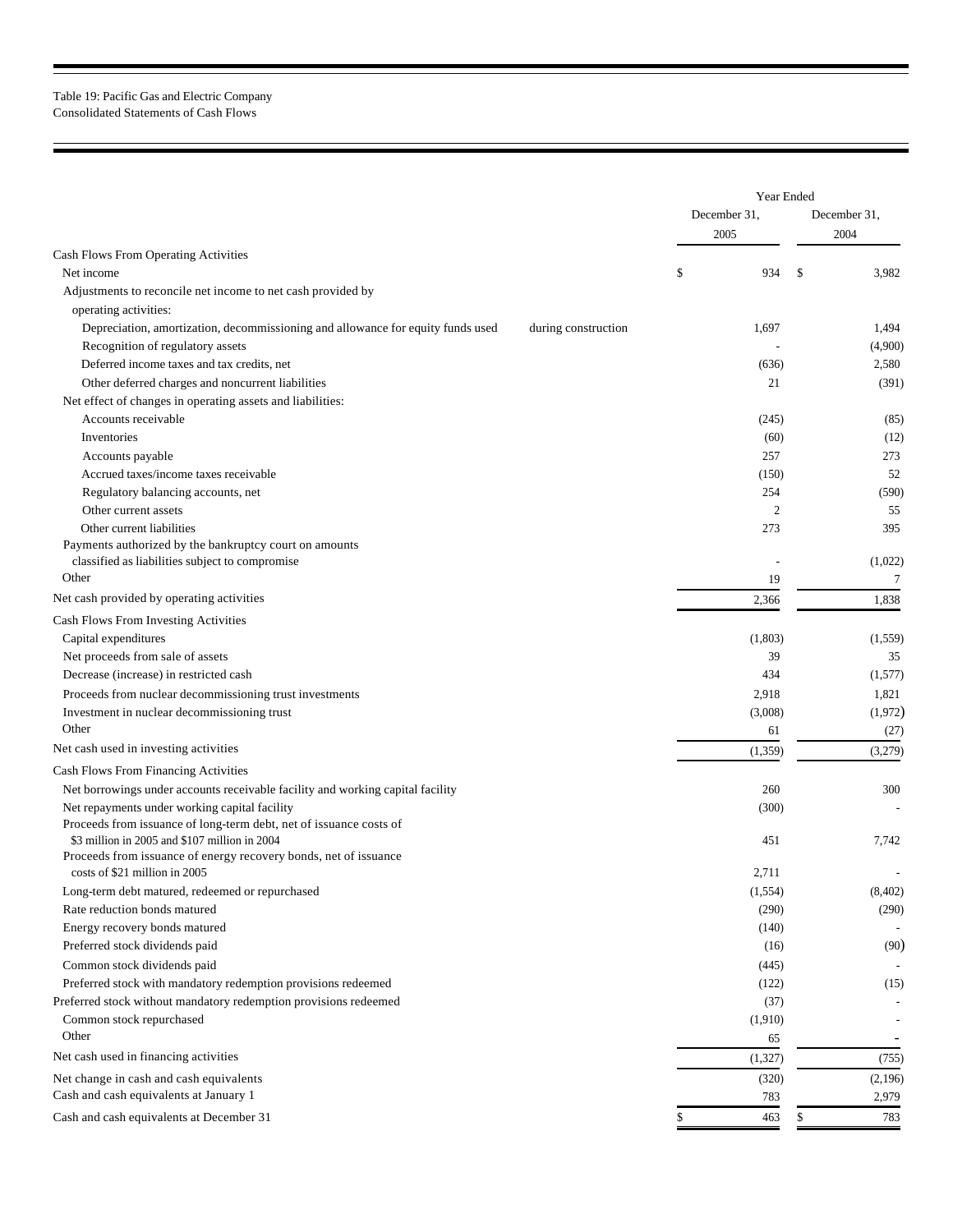### Table 19 (continued): Pacific Gas and Electric Company Consolidated Statements of Cash Flows

| Supplemental disclosures of cash flow information                      |    |        |      |         |
|------------------------------------------------------------------------|----|--------|------|---------|
| Cash received for:                                                     |    |        |      |         |
| Reorganization interest income                                         |    | ۰.     |      | 16      |
| Cash paid for:                                                         |    |        |      |         |
| Interest (net of amounts capitalized)                                  |    | 390    |      | 512     |
| Income taxes paid, net                                                 |    | 1,397  |      | 109     |
| Reorganization professional fees and expenses                          |    |        |      | 61      |
| Supplemental disclosures of noncash investing and financing activities |    |        |      |         |
| Transfer of liabilities and other payables subject to compromise       |    |        |      |         |
| (to) from operating assets and liabilities                             | J. | $\sim$ | - 55 | (2,877) |
| Equity contribution for settlement of POR payable                      |    |        |      | (129)   |
|                                                                        |    |        |      |         |